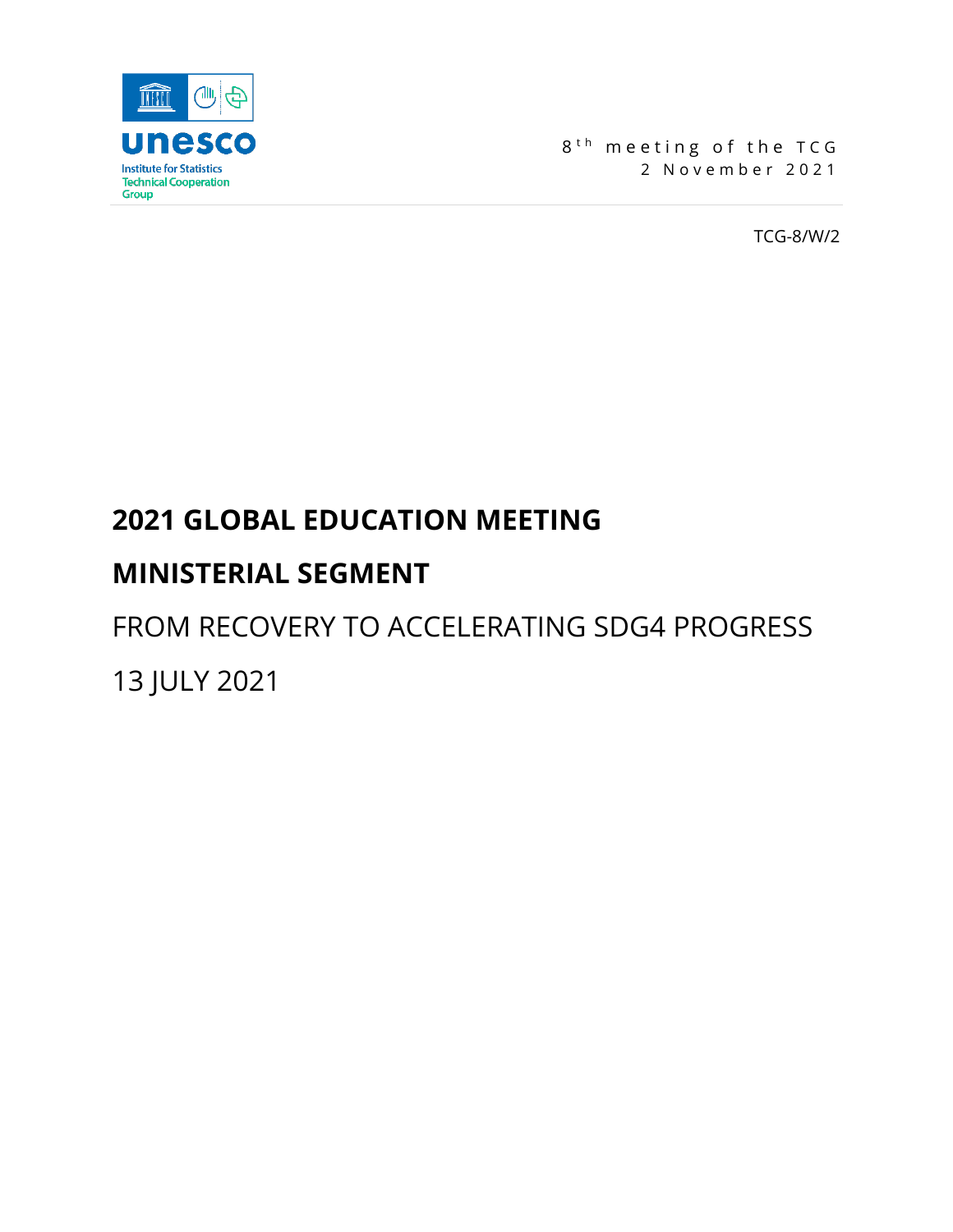

**2021 Global Education Meeting Ministerial Segment** *From recovery to accelerating SDG 4 progress* 13 July 2021



## **Outcome document**

- 1. We, ministers and delegates of Member States, representatives of United Nations' agencies, international and regional organizations, civil society organizations, youth and students, the teaching profession, foundations and the private sector, met on 13 July 2021 at the Ministerial Segment of the 2021 Global Education Meeting (GEM), organized by UNESCO and the SDG-Education 2030 Steering Committee.
- 2. We recall the 2020 GEM Declaration, which invited UNESCO expeditiously to lead a consultation process to develop a proposal for strengthening the SDG-Education 2030 Steering Committee to steer and coordinate the Global Education Cooperation Mechanism (GCM) in line with the Education 2030 Framework for Action and in the post-COVID-19 context.
- 3. We express our appreciation to the Working Group, co-chaired by UNESCO and Norway, which developed the proposal and submitted it to this Ministerial Segment of the 2021 GEM following extensive consultations with Member States and other education actors.
- 4. We recognize with appreciation the important contributions the current SDG-Education 2030 Steering Committee has made in providing strategic guidance and policy recommendations in pursuit of SDG 4-Education 2030. In concluding its mandate, we count on its members' continuing support and active participation.
- 5. Having examined the proposal by the Working Group titled 'Forging a Purposeful and Effective Global Education Cooperation' set out in Annex 1, we:
	- a) Agree on the proposal by the Working Group for strengthening the GCM, including in their entirety the objectives, functions and institutional arrangements;
	- b) Invite SDG 4-Education 2030 High-Level Steering Committee constituencies to nominate their representatives, prior to its official establishment at the High-Level Segment of the 2021 GEM, and request UNESCO to facilitate this process;
	- c) Invite UNESCO to lead the further development of the proposal in collaboration with its Member States and partners for strengthening the GCM, to be shared at the High-Level Segment of the November 2021 GEM, and covering:
		- i. Functions of the GCM (evidence-based policy, data, financing).
		- ii. Operating arrangements for the High-Level Steering Committee both Leadership and Sherpa Groups – and its Inter-Agency Secretariat.
		- iii. Strengthened linkages in the global-regional-country levels of coordination within the GCM.
		- iv. The Multilateral Education Platform and the Global Education Forum, as embedded parts of the GCM.
		- v. Accountability framework covering SDG 4 progress on their own commitments by Member States and contributions/support by international actors.
	- d) Reaffirm the seven SDG 4-Education 2030 monitoring indicators for benchmarking as well as the regional processes to set minimum regional benchmarks and invite Member States to submit national benchmarks on these indicators for UNESCO to compile and present at the High-Level Segment of the Global Education Meeting in November 2021.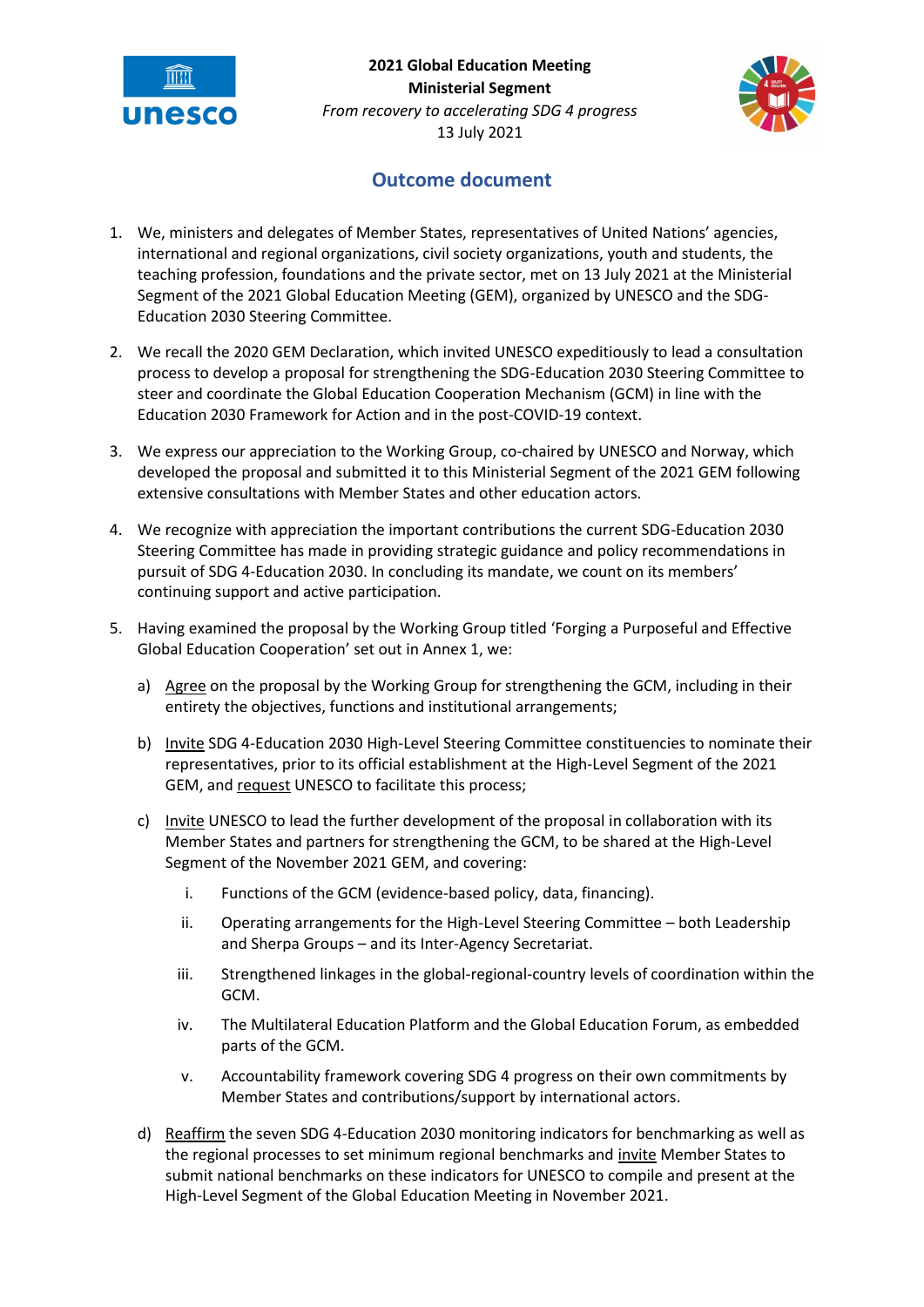#### **Annex 1**

# **Forging a purposeful and effective global education cooperation mechanism – final proposal by the working group**

#### **Outline of contents**

Executive Summary

- 1. Context and introduction.
- 2. Case for change: Observed challenges for global level cooperation on Education 2030.
- 3. Country-level relevance of a *Global* Cooperation Mechanism.
- 4. Proposed functions of a fit-for-purpose Global Cooperation Mechanism.
- 5. Proposed institutional arrangements for an effective Global Cooperation Mechanism.

6. The next steps.

Annex A: Configuration, mandates, responsibilities and membership for the GCM structures.

#### **Executive summary**

#### *Background*

Global education faces a changing agenda and fast-moving set of demands. It has become increasingly dynamic and complex in terms of an expanding scope across the Sustainable Development Goals (SDGs) and a widening array of actors engaged at the global, regional and country levels. Reversals in SDG 4 progress caused by the COVID-19 pandemic have heightened the urgency for action and have increased the need to work across sectors to respond to the interconnectedness of the SDGs. Many have called for clearer policy leadership, stronger synergies, greater efficiency and better delivery in global and regional cooperation as the most effective response.

SDG4-Education 2030 is a universal agenda **applicable to all countries** and it is a **holistic**, **lifelong learning** agenda giving equal validity to all the targets. Effective global and regional cooperation among the education community is expected to support progress by countries in five ways: **high-level advocacy** and **action-focused political will**; improved **data** and enhanced **monitoring** of results; adequate and **aligned global financing**; **knowledge sharing** about effective policies and practices; and support for **implementation capacity and systems strengthening**.

The SDG-Education 2030 Steering Committee (Steering Committee) was intended to be a representative driving force in making global cooperation relevant and in supporting countries to achieve SDG4-Education 2030. However, the Steering Committee has not kept pace with the rapidly evolving education agenda and its changing actors. It has also suffered from a lack of high-level participation and from inadequate resourcing of its secretariat. As a consequence, the Steering Committee has not proved sufficiently effective and the contribution and impact of global cooperation have fallen below the intended expectations.

In response, the 2020 GEM called for a proposal to improve the GCM and to strengthen the Steering Committee. The GCM is the totality of the GEM, the Steering Committee and its Secretariat, the Collective Consultation of NGOs on Education 2030 (CCNGO), the Global Education Forum (GEF), the Multilateral Education Platform (MEP) and relevant regional coordination platforms.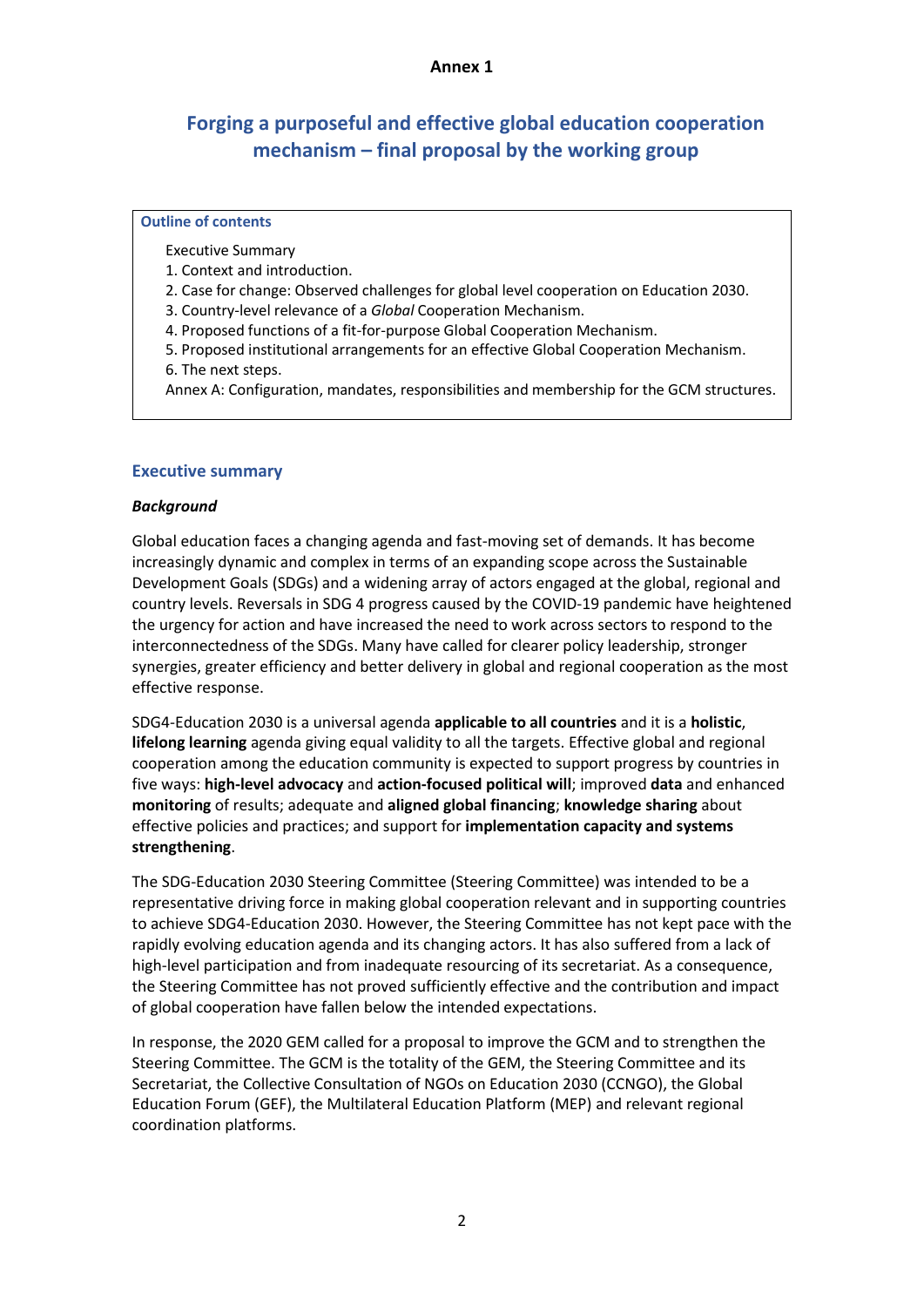#### *GCM objectives and functions*

A GCM that is relevant to all countries and international actors will need to serve a dual purpose as specified:

- Create a strong **overall enabling environment** for faster progress towards SDG 4 by facilitating global and regional cooperation on better knowledge, evidence, data and monitoring and by boosting the shared ambition and commitment by governments and international actors to achieve results.
- Support **time-bound initiatives** developed by coalitions of countries or partners, guided by thematic areas endorsed by the GEM and driven by country priorities, to help countries accelerate towards SDG 4-Education 2030.

The focus will not be about creating new initiatives in most cases, but it will be about amplifying, deepening, or scaling the initiatives already being developed by coalitions of actors. Equally, the GCM will not seek to duplicate country-level coordination mechanisms, but will aim to strengthen the institutional incentives of global actors to collaborate and coordinate better at the country level.

Based on the expected contributions of cooperation at the global level, three core functions are proposed for an improved GCM. These are:

- **Promote evidence-based policy formulation and implementation**  Provide policy leadership of the GCM to recommend priority actions for accelerating progress towards the achievement of SDG 4 based on evidence, knowledge and lessons on overcoming bottlenecks in achieving the SDG 4 targets. Promote the effective use of evidence for making appropriate policies and implementation strategies at the country level.
- **Monitor progress and improve the availability/use of data** Pursue the monitoring, follow-up and review arrangements for the SDG 4-Education 2030 agenda while helping hold all relevant partners to account for their commitments. Develop and pursue advocacy strategies based on reported national and regional benchmarks and create a Global Education Observatory.
- **Drive financing mobilisation and improve alignment** Advocate for mobilisation and better use of domestic and international education financing in support of agreed priorities, by galvanising renewed commitments, pushing for greater harmonisation and alignment, championing innovative sources of finance and promoting efficiency and equity in education spending.

#### *GCM structures and membership*

Strengthening and transforming existing structures is the priority – not creating new ones. The new arrangements aim to be simpler and nimbler, while also being more powerful and visible. Proposals for reform centre on two institutional elements.

**A remodelled** *SDG4-Education 2030 High-Level Steering Committee (SDG4 HLSC)* **will serve as the global education apex body, in place of the current Steering Committee**. In line with the Incheon Declaration and the Education 2030 Framework for Action, the SDG4 HLSC will provide strategic guidance, review progress and make recommendations on priorities/actions; monitor and advocate for adequate financing; and encourage harmonisation and coordination of partner activities.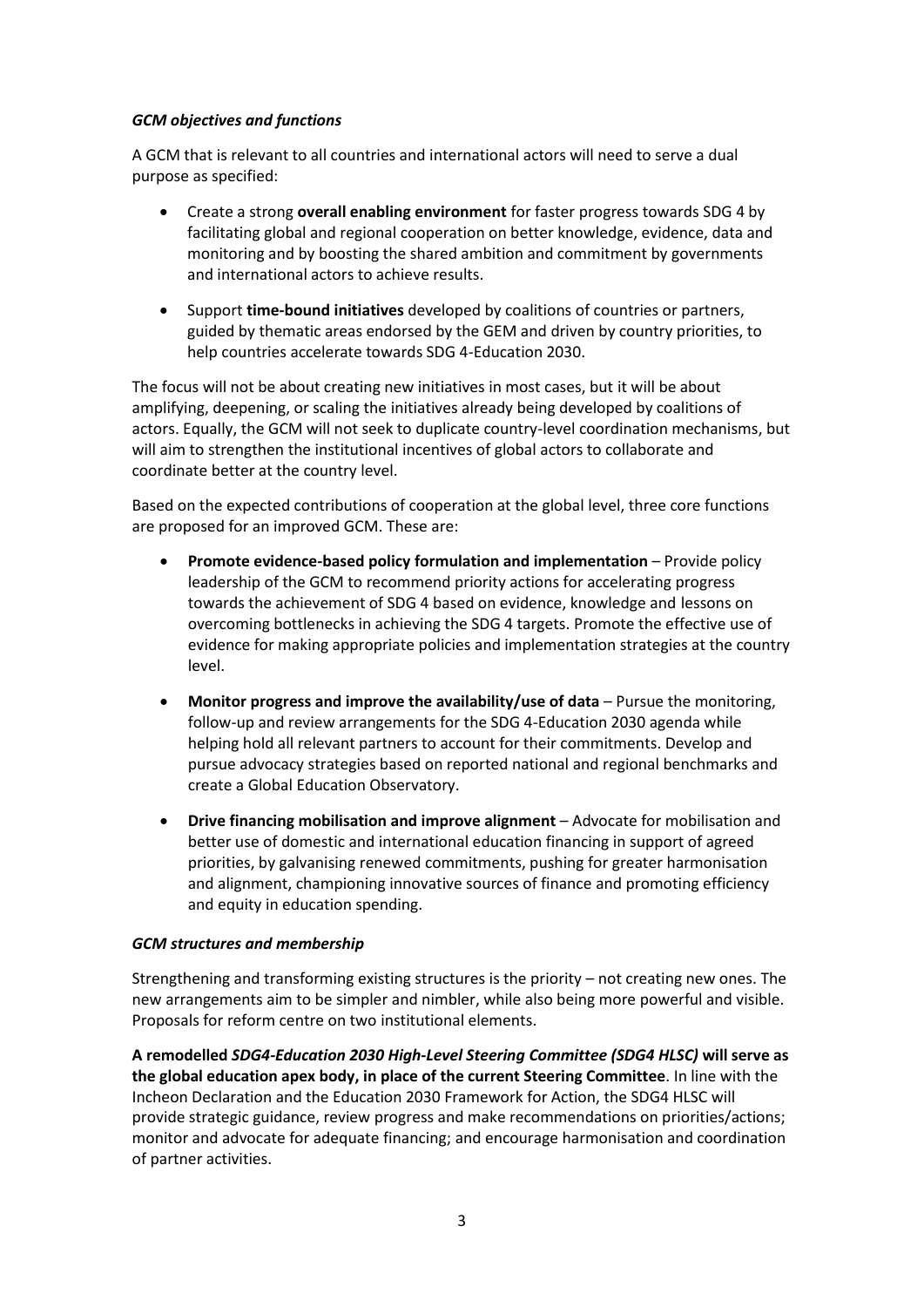It will have a membership that is representative of the global education community. The structure will comprise a '*Leadership Group*' (comprising a maximum membership of twentyeight ministers, agency heads and equivalent top organizational leaders) and a corresponding '*Sherpa Group*' of senior technical representatives. The latter will provide support to the Leadership Group and will lead technical work on the three GCM functions.

The HLSC will operate under the auspices of the Global Education Meeting, which will periodically set thematic priorities. It will be co-chaired by the head of state, or government of a Member State and the Director-General of UNESCO.

**A dedicated** *Inter-Agency Secretariat* **to support the SDG4 HLSC will be established.** This will be convened and hosted by UNESCO and will have specialist staff assigned or seconded by members of the global education community. It will support the functions, activities and meetings of the SDG4 HLSC and other GCM forums/platforms; liaise with other relevant bodies involved in global education; manage external communications and outreach for the GCM; and maintain data, knowledge and reporting systems in line with the SDG4 HLSC mandate.

#### *Relationship with other global actors and forums/platforms*

Noting their important roles in the global system and in order to ensure a close link to the UN Secretary-General's Office, **the UN Special Envoy for Global Education and the UN Secretary-General's Envoy on Youth will have standing invitations to attend meetings of the SDG4 HLSC Leadership Group**. Further opportunities will also be sought for the HLSC to engage influentially across the UN system on education issues as part of the entire 2030 Agenda and to ensure the involvement of non-members of UNESCO that are active in education.

The **GEF and the MEP will each work under the auspices of the HLSC** and they will provide updates on progress at annual HLSC meetings. The GEF and MEP will be reviewed as part of the next phase of GCM reform to ensure coherence and avoid duplication.

It is expected that the different platforms and fora of the GCM would complement each other in contributing to the three core functions, under the overall guidance of the HLSC.

#### *The next steps*

This final proposal will accompany the draft outcome document created at the Ministerial Segment of the Global Education Meeting on 13 July 2021. This is being shared with all Member States to seek endorsement of the Working Group's final proposal.

The analysis and proposals in this paper represent the first step in a global co-creation process towards an improved GCM. The process requires **further steps at regional and country levels, as well as an elaboration of how these levels will relate to one another,** in order to ensure its relevance and to make a meaningful difference. Further work will also be carried out to develop the three GCM functions.

#### **1. Context and introduction**

UNESCO, with the governments of Ghana, Norway and the United Kingdom, convened an extraordinary session of the Global Education Meeting in October 2020 (2020 GEM), with the aim of protecting education as a catalytic force for COVID-19 recovery and sustainable development. At the 2020 GEM, governments and the international community:

• Agreed to uphold their commitment to the 2030 Agenda for Sustainable Development and its SDG 4 to ensure inclusive and equitable quality education and promote lifelong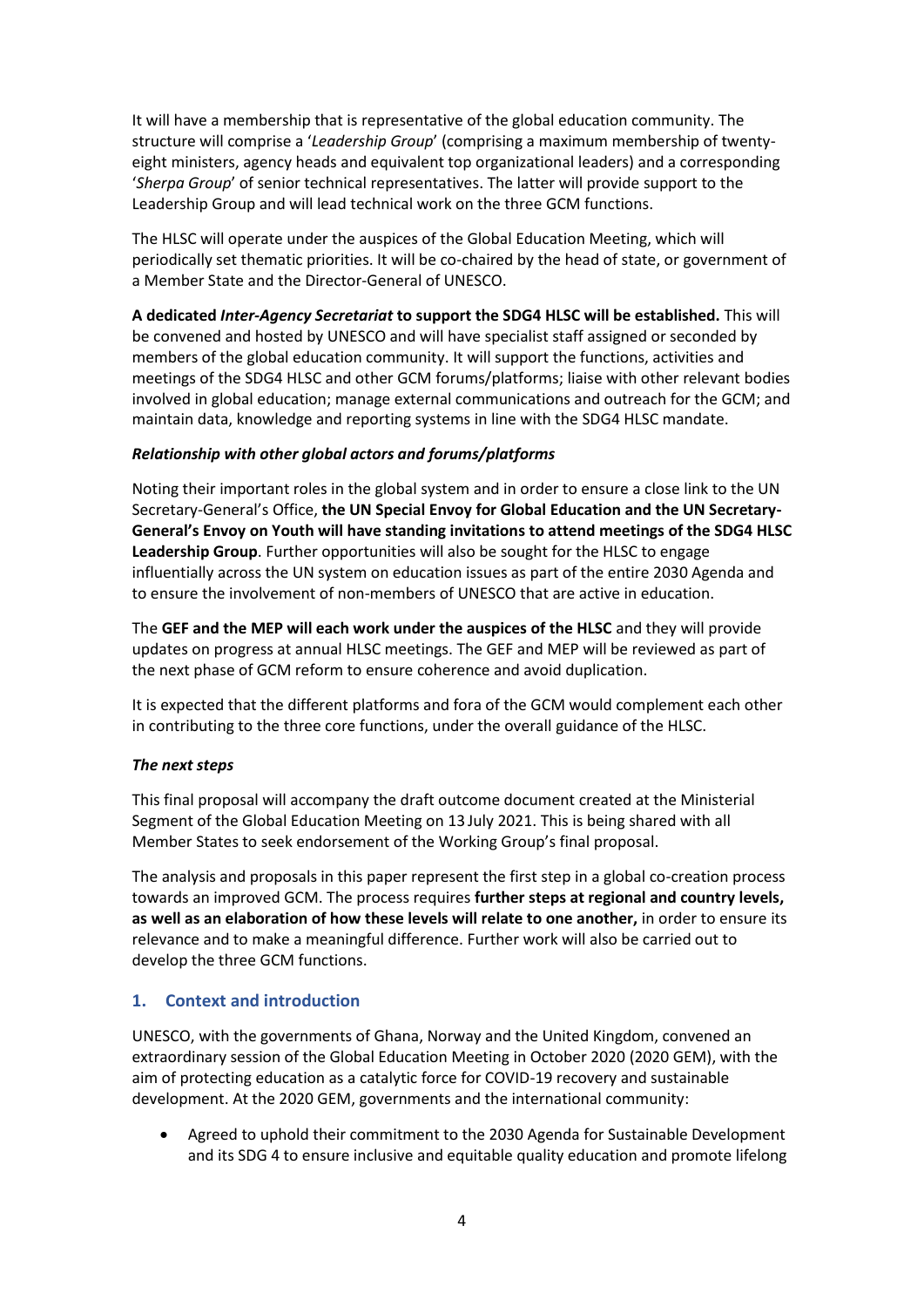learning opportunities for all, thus reaffirming the universal and holistic education agenda.

• Triggered a dialogue about improving GCM as a means to assist countries accelerate their progress toward SDG4.

The 2020 GEM called specifically for a multi-stakeholder consultation process '*to develop a proposal to strengthen the SDG-Education 2030 Steering Committee to be able to effectively steer and coordinate the global education cooperation mechanism in line with the Education 2030 Framework for Action and in the post-COVID-19 context'*. <sup>1</sup> The Steering Committee is considered to have a relevant and important mandate, but has previously not proved to be an effective body. The overall GCM includes the GEM, the Steering Committee and its Secretariat, the CCNGO, the GEF and the MEP.

A Working Group (WG)<sup>2</sup>, co-chaired by UNESCO and Norway, was tasked with developing and consulting upon a proposal to improve the GCM and to strengthen the SDG-Education 2030 Steering Committee.

An extensive set of consultative meetings with global education stakeholders has been running alongside WG discussions. An in-depth and evidence-based review of the current state of the GCM, including a comparison with the global health and climate sectors, was prepared by an independent expert<sup>3</sup>. A survey of Member States was carried out to explore coordination challenges and good practices at the global, regional and country levels. A consultation on the emerging proposals, across all regions and key constituencies (including civil society organizations, the teaching profession, education in emergency partners and youth), was conducted in May 2021.

Consultation and discourse across a wide and diverse global community has itself been a challenging endeavour, which has illustrated the complexity and weaknesses of the existing GCM. The analysis in this paper represents only a first step in a global co-creation process towards an improved GCM. That process will require further work at the global, regional and country levels to ensure its relevance and in order to make a meaningful difference.

A formative review of GCM reform will be carried out two years after it was endorsed by the July 2021 GEM. This evaluation will assess in particular whether the new GCM arrangements have improved the relevance and effectiveness of the SDG4 HLSC.

This final proposal reflects the ideas and feedback from all of these consultative processes. The proposal accompanies the draft outcome document of the Ministerial Segment of the Global Education Meeting on 13 July 2021, which is shared with all Member States to seek endorsement of the Working Group's final proposal.

The paper presents the following material:

- A summary of key challenges with the current GCM, identified through the in-depth review and consultations and then validated by WG members;
- A framework for linking global cooperation to country-level outcomes based on the Education 2030 Incheon Declaration and the Education 2030 Framework for Action;
- A proposed set of functions and institutional arrangements for the GCM, to strengthen the Steering Committee and to provide leadership on global actions in support of progress toward SDG 4-Education 2030.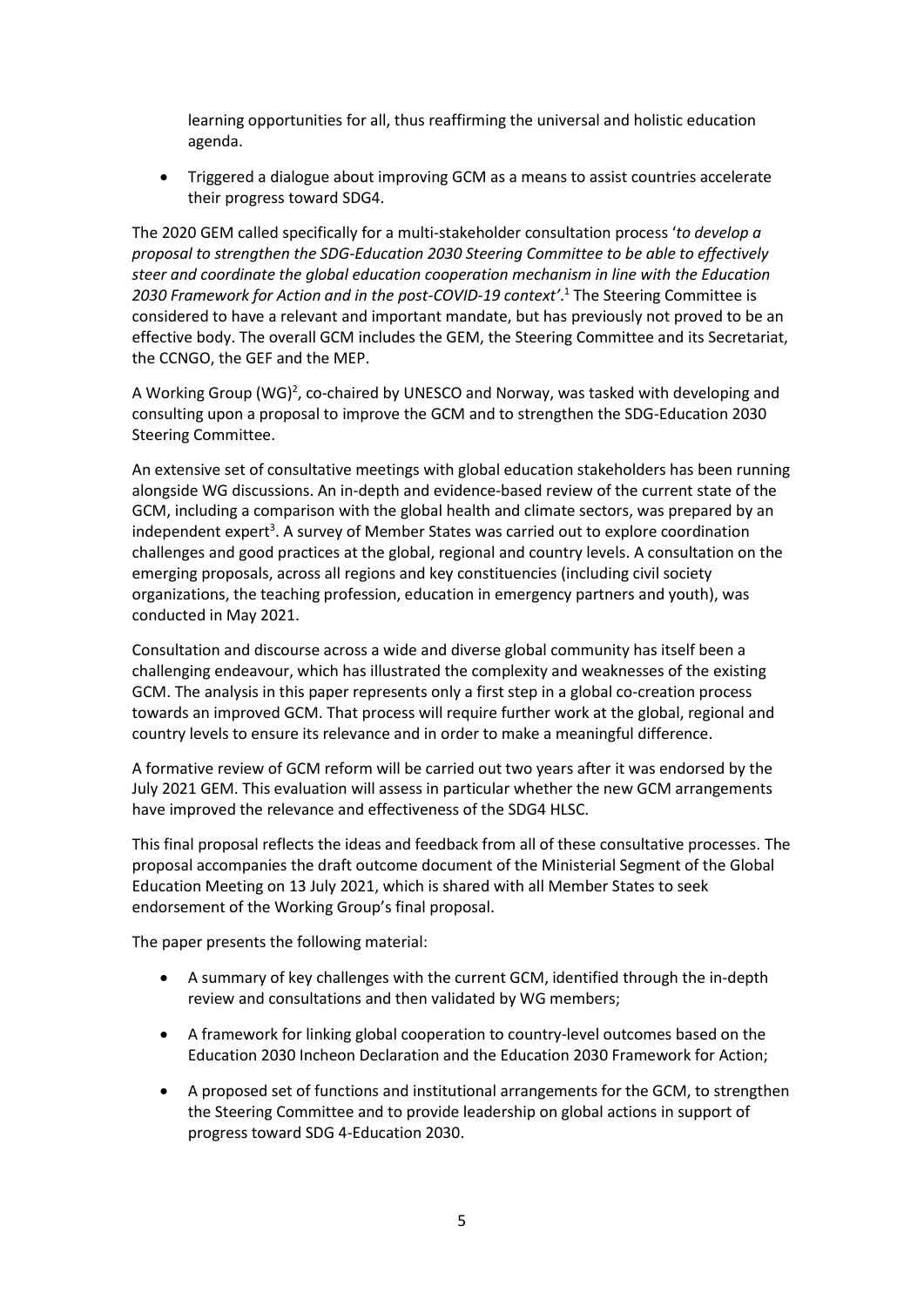### **2. Case for change: observed challenges for global-level cooperation on Education 2030**

Global education confronts a changing and fast-moving agenda. It has become increasingly dynamic and complex in terms of an expanding agenda which connects to many of the SDGs and a widening array of institutional stakeholders at the global, regional and country levels.

Reversals in SDG 4 progress caused by the COVID-19 pandemic have heightened the urgency for action and have increased the necessity to work across sectors to respond to the interconnectedness of SDG 4 with the other SDGs. Education in emergency settings presents urgent and distinctive demands, but also has close interactions with other SDG priorities.

Many have called for clearer policy leadership, stronger synergies, greater efficiency and better delivery in the GCM for education as a response to these goals and challenges.

The effectiveness of cooperative global action in education over the past two decades is widely considered to have fallen below expectations<sup>4</sup>, especially with respect to countries and population groups furthest behind in the implementation of SDG 4. Whether one takes a universal lens across all countries or a partial lens focused on the development cooperation sector, the evidence points to shortcomings of progress and performance in the global system.<sup>5</sup>

The following five challenges stand out as particular impediments:

- *Ability of leaders across the global education system to translate high-level/political priorities and commitments into focused, credible and sustained actions* – There has either been insufficient engagement by political and institutional leaders to create sustained commitment at the global level, or the engagement has not translated into sustained action at the country level. While education is often identified as an area of high priority, the agenda falters because of a failure to follow through.
- *Accountability for fulfilling commitments in respect of support for improved education outcomes and sufficient data and monitoring with which to do so* – There has been a broad failure, by national and international actors, to ensure accountability for achieving results.<sup>6</sup> Despite multiple global platforms promoting SDG 4 and existing mechanisms within countries and international or regional organizations, effective joint monitoring and accountability for achieving results is lacking. Data gaps on key SDG 4 indicators remain a major bottleneck to tracking and monitoring progress.
- *Adequate global financing for education, including credible commitments, less fragmentation and greater innovation* – Underfunding of education, a lack of transparency and accountability about financing commitments, fragmentation of international financing flows and limited progress with innovative finance are recurring themes.<sup>7</sup> This problem goes beyond countries/governments not meeting desired spending levels for education and this is linked to systemic public finance challenges. More efficient use of available funding is needed $8$ , as well as commitment by international funding providers to improve harmonisation and alignment.
- *Supply, uptake and effective use of knowledge and evidence about what has worked in improving education outcomes* – Research and evidence in global education are given too little emphasis and in many instances are underutilized. A lack of capacity to produce, share and deploy evidence limits its use in country-level dialogue and decision-making. Few initiatives focus on national researchers and institutes in lower-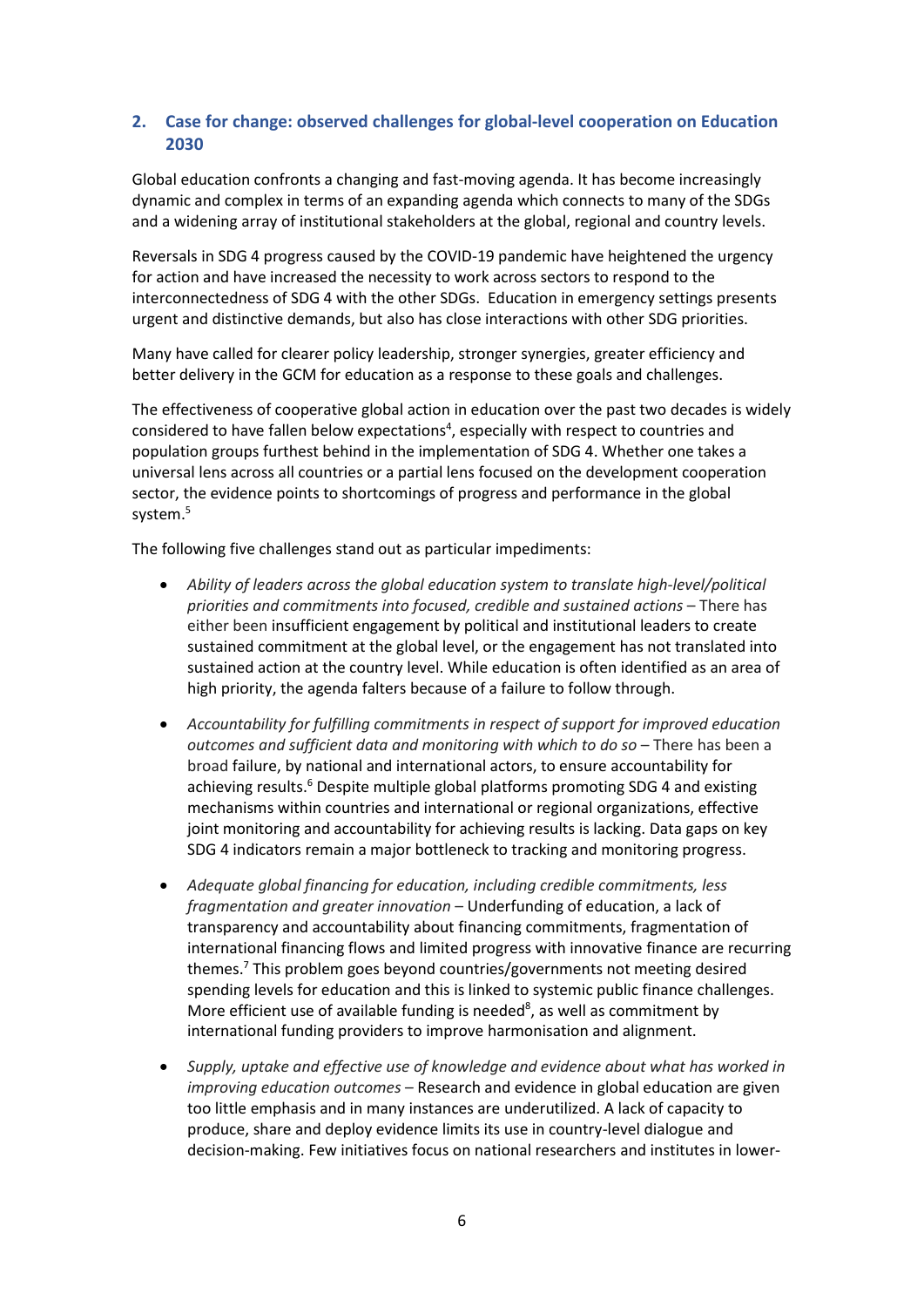income countries. Despite demand from governments, coordinated global efforts at the consolidation and sharing of evidence and lessons are insufficient.

• *Well-coordinated and effective international technical and policy support for strengthening government implementation capacity and systems in the education sector* – Problems of inadequate, uncoordinated, or ineffective support are widely acknowledged. A number of global initiatives have been developed or attempted but most have struggled to find broad multi-agency support or to get to scale. On the demand side, governments have been either unable to access readily the responsive and flexible support they require. While much of this issue is at the country level, the right incentives are lacking in the global system for better coordinated support.

While a strengthened GCM is by no means the panacea, it could make a significant difference. Explanations for the shortcomings in effective cooperation at the global level often focus on the increasingly diverse and complex network of actors and organizations engaged in the global education architecture. Many interested parties have overlapping and even potentially competitive mandates, objectives and memberships. There is a widening array of coordination mechanisms, convening platforms and partnership frameworks, which complicates the challenge of linking together evidence, advocacy and monitoring to support results. Yet there is no credible and agile 'clearing house' function to the support synthesis and exchange of pertinent information (e.g. on priorities, initiatives and results) and to help in facilitating joint actions (e.g. based on demand from governments).

#### *SDG-Education 2030 Steering Committee and other forums/platforms*

The SDG-Education 2030 Steering Committee was intended to provide leadership for the global education community and to improve cooperation among global education actors. Its mandate in the Education 2030 Incheon Declaration and the Framework for Action (FFA) states that: '*it will, among other activities, provide strategic guidance, review progress drawing on the GEM Report, and make recommendations to the education community on key priorities and catalytic actions to achieve the new agenda; monitor and advocate for adequate financing; and encourage harmonization and coordination of partner activities*'. 9

While the purpose and mandate of the Steering Committee in the global architecture remains relevant – indeed it has become more necessary – it is viewed as relatively ineffective. It has suffered from a lack of high-level participation and from inadequate resourcing of its secretariat. Additionally, it has insufficient coverage of new global education actors, a weak connection to regional and country-level cooperation mechanisms and a limited focus on education in emergency settings. As with many such international bodies, it faces a problematic and unresolved trade-off between inclusiveness and efficiency.

The result is that the Steering Committee has not lived up to its mandated role. The Steering Committee has struggled to position itself at the centre of the global education architecture. It currently lacks visibility and the capacity needed to have a meaningful impact. A major observed challenge is that the Steering Committee is not taking any particularly relevant or significant decisions. In practice, it lacks the heft that in principle it should have as a result of its mandated role.

Other forums and platforms in the GCM may also have room for improvement. The GEF and the MEP are recent additions, since 2019, that are working to establish themselves. GCM reform presents a valuable opportunity to clarify the purpose and membership of each forum/platform and to strengthen them. The aim should be to avoid duplication, to demonstrate value addition and to improve the overall coherence of the GCM.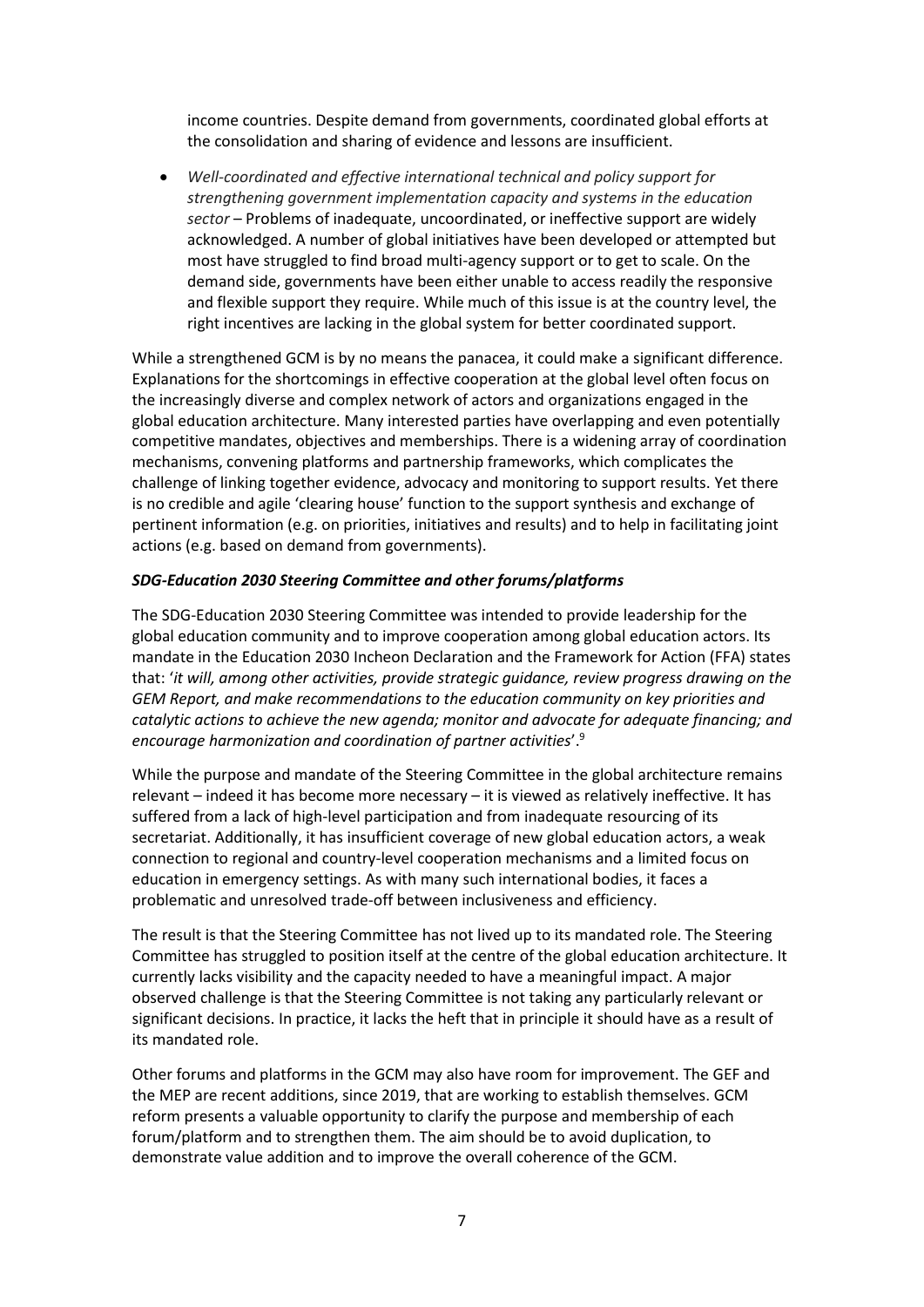The assessment of the Steering Committee points to a particular conundrum. If there is a need and a demand for improved global cooperation and **if there is already an apex body with the right mandate and requisite legitimacy, why not empower it and give it the capacity to fulfil that role?** This paper makes the case for strengthening the Steering Committee and making it fit-for-purpose as the apex body for SDG 4-Education 2030.

#### **3. Country-level relevance of a** *Global* **Cooperation Mechanism**

Starting with a clear purpose is vital, otherwise global cooperation risks being a detached and abstract exercise. *Country-level education outcomes* are unquestionably the driving concern. This paper works back from that purpose to ask what contributions the international cooperation architecture/system for education – with all its participation, knowledge, resources and resolve – can and should make in support of country-level efforts. This document adheres to the principle of **SDG 4-Education 2030 as a universal agenda** applicable to all countries and as a holistic, lifelong learning agenda giving equal validity to all the targets.

While the influence of global-level actions should not be overstated or overestimated, there is nonetheless an expectation for these actions to make a meaningful contribution in the service of country efforts. The Education 2030 Incheon Declaration and Framework for Action (FFA) provides a framework to consider how global and regional cooperation can support governments and other country-level actors in their efforts to achieve the SDG 4-Education 2030 targets (see *Figure 1*).



#### **Figure 1. Adapted Incheon/FFA framework for effective global cooperation around SDG 4**

**Source: Derived from the GCM Input Paper (Mundy, 2021) and from the SDG4-Education 2030 Incheon Declaration and Framework for Action.**

The framework takes country-level needs, priorities and actors as an anchor. It assumes that certain enabling factors at the country level (e.g. political commitment, performance accountability, targeted funding, applied know-how, implementation capacity) will create the conditions and incentives necessary to accelerate progress toward SDG 4 targets. Regional and global actors can assist through actions that help to establish or reinforce those conditions. There is also a feedback loop, with demand and insight emanating from countries propelling more effective global contribution.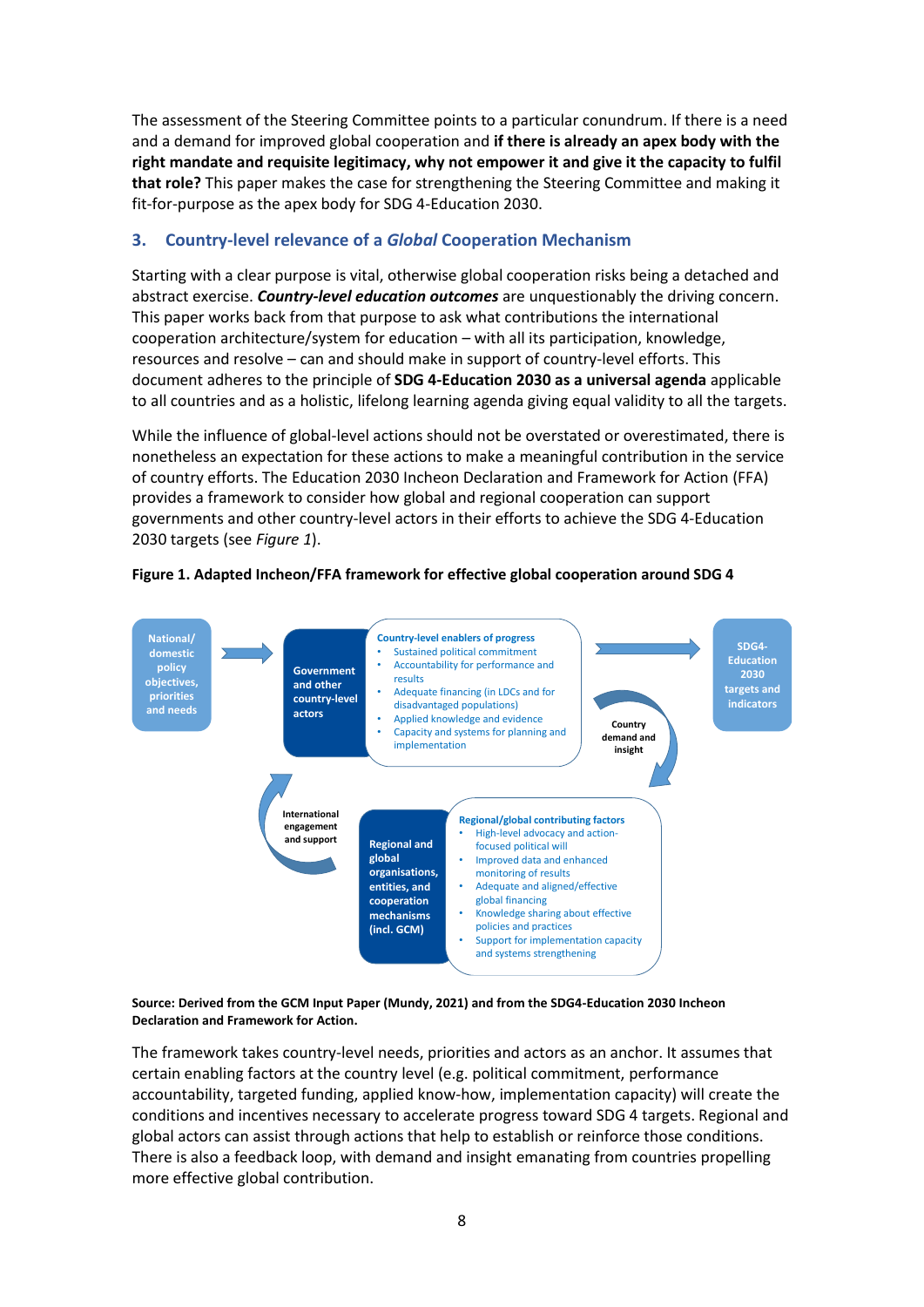The five significant contributing factors at the global level, as identified in the FFA, are:

- High-level advocacy and action-focused political will;
- Improved data and enhanced monitoring of results;
- Adequate and aligned/effective global financing;
- Knowledge sharing about effective policies and practices;
- Support for implementation capacity and systems strengthening.

The regional and global levels are both important. While the focus of this paper is on the global level, further work is proposed to develop comparable analysis and proposals for strengthening regional cooperation mechanisms and their relationships to the global level. Feedback from Member State consultations suggests that moving to a more differentiated and decentralised approach across different regions may prove most effective.

This framework for global cooperation is not intended as monolithic. Global education has a complex and diverse architecture without the preconditions or tolerance for a single unifying framework. The five contributing factors (i.e. action-focused advocacy, data-led monitoring, effective financing, knowledge sharing and systems strengthening) are intended to be relevant to one organization/entity operating within the global system (e.g. an international organization), or to a coalition of actors (e.g. an acceleration initiative), or to the entire global system (i.e. the GCM). However, the contributory effect of these global factors will be multiplied in the context of a strengthened GCM which can facilitate and encourage greater cooperative and collective action.

A GCM that is relevant to all countries and international actors will need to serve a **dual purpose as follows**:

- Create a strong **overall enabling environment** for faster progress towards SDG4 by facilitating global/regional cooperation on better evidence, data and monitoring and by boosting the shared ambition and commitment by governments and international actors to achieve results;
- Support **time-bound initiatives** developed by coalitions of countries or partners, guided by thematic areas endorsed by the GEM and driven by country priorities, to help countries accelerate towards SDG 4-Education 2030.

The threshold question for the GCM in all cases will be whether there is an expected value addition from additional or enhanced global-level engagement. The focus on acceleration initiatives will not be about creating new initiatives in most cases, but about **amplifying, deepening, or scaling initiatives already being developed by coalitions of actors**. Multilateral agencies have a strong track record of devising such initiatives in partnership with selected Member States<sup>10</sup>, but it has often proved harder to secure broad engagement and support by global education actors. Equally, the GCM will not seek to duplicate country-level coordination mechanisms such as local education groups and education clusters which are the locus of collective support for country priorities. It will seek to **strengthen the institutional incentives of global actors to collaborate and coordinate at the country level** (especially multilateral agencies and bilateral cooperation providers).

#### **4. Proposed functions of a fit-for-purpose Global Cooperation Mechanism**

The objective for an improved GCM is to generate conditions and incentives at the global and regional levels so actors across all constituencies cooperate more efficiently and effectively in the service of better and faster progress towards SDG 4 outcomes at the country level. **This**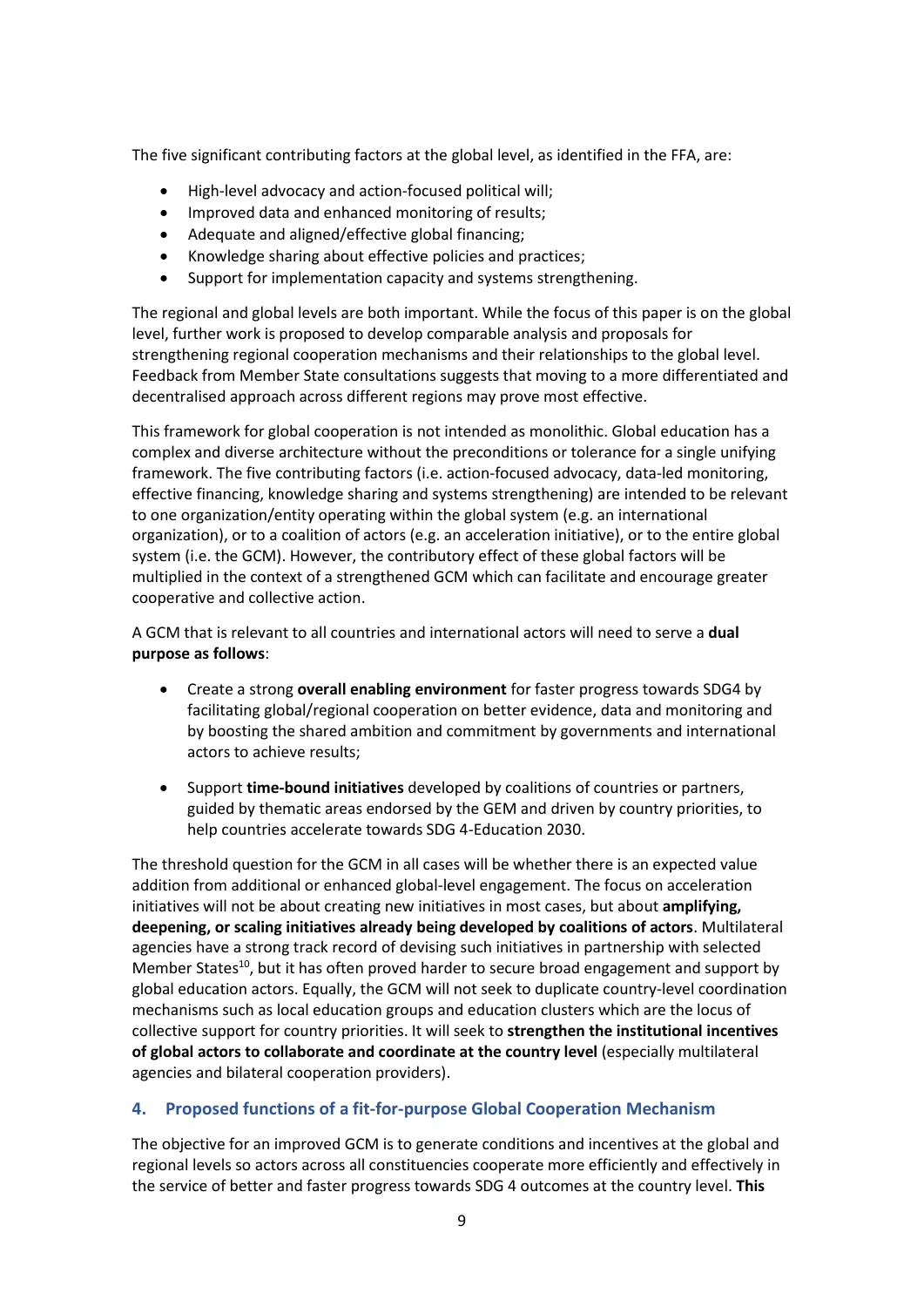#### **means the system of global cooperation must respond better to what countries say they need in order to achieve results**.

While different models could be envisaged, a lesson from the global climate sector<sup>11</sup> is that a static, monolithic and all-embracing approach to GCM may not be optimal and is unlikely to succeed. GCM needs to balance this tension between, on one hand, motivating political will by governments and supporting their actions to accelerate progress toward SDG 4 and on the other hand, reviewing progress towards SDG 4 and encouraging all parties (e.g. governments, international and regional organizations, civil society) to be accountable to their respective commitments. Meanwhile experience in the global health sector reinforces the case for combining a system-wide focus on evidence, data and monitoring with more targeted coalitions to accelerate progress on specific priorities.

Drawing on these lessons from other sectors and harnessing the expected contributions of cooperation at the global level (i.e. action-focused advocacy, data-led monitoring, effective financing, knowledge sharing, systems strengthening); the Working Group proposes three core functions for an improved GCM:

- **I. Promote evidence-based policy formulation and implementation.**
- **II. Monitor progress and improve the availability/use of data.**
- **III. Drive financing mobilisation and improved alignment.**

An additional function of the GCM may be considered in due course – **effective support for implementation capacity and systems strengthening**. While it is not principally a global-level issue, engagement by the GCM could serve to increase the attention by all actors to capacity development and system strengthening and to improve incentives for adequate, coordinated and effective support at the country level. No direct role in country-level capacity development is envisaged. Regional coordination mechanisms already serve an important contributory role as hubs for provision and coordination of capacity support to countries. The system strengthening/transformation agenda is a universal one, as well as a development cooperation priority, which makes it pertinent to a wider array of global education actors. It is clearly of vital importance to SDG 4 progress, alongside financing and evidence

The broad scope and approach for each of the first three functions are outlined below. **The strategies and main actions of these functional areas will be further developed prior to the GEM in November 2021.** To support an inclusive approach and to address both a universal agenda and development cooperation issues adequately through the GCM, each of the three functional areas will be co-led by representatives from more than one HLSC constituency category.

#### *I. Promote evidence-based policy formulation and implementation*

One of the key functions of the GCM is to promote stronger evidence-based policy making and implementation in the education sector. At the global level, the Steering Committee's recommendations on policy priorities and catalytic actions will be informed under this GCM function by the consolidated data, research evidence and knowledge about education policies and their effective implementation for the advancement of the SDG 4-Education 2030 agenda into policy briefs and memos. At the country level, the effective use of evidence for making appropriate policies and implementation strategies will be promoted and supported by using the existing regional and national SDG4-Education coordination platforms.

Building on what already exists (e.g. research networks, knowledge production/management initiatives and platforms), the emphasis of this functional area is on collaboration among global and regional partners and stakeholders to collate and consolidate evidence, knowledge and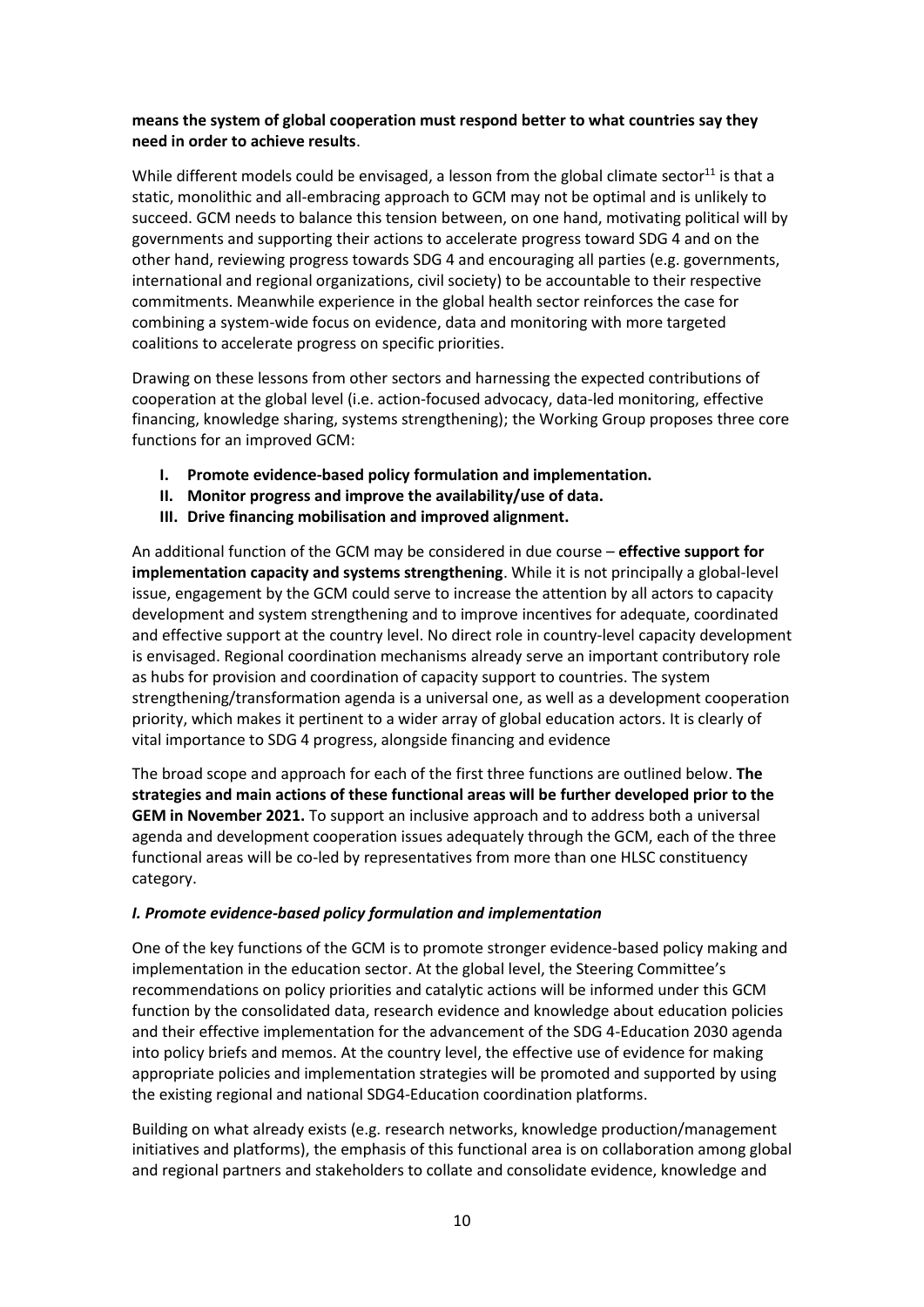lessons learned with respect to overcoming bottlenecks in achieving the SDG 4 targets, including policy options and implementation strategies chosen to transform the situation. Thus, joint and collaborative action will be undertaken to:

- Further promote decision-making for policy and its implementation based on evidence and knowledge about successful and innovative programmes and interventions in advancing the SDG-Education 2030 agenda;
- Support the capacity of national actors to develop and adapt such evidence and knowledge for policymaking;
- Facilitate peer-learning and cross-country collaboration, including South-South cooperation.

Given the SDG-Education 2030 agenda's universal, lifelong learning scope, this GCM function's added value consists in its global coverage – across geographic regions as well as countries' wealth or development levels – and the education sector-wide and lifelong learning perspective. The closer coordination with the regional SDG-Education 2030 coordination mechanisms will be sought to ensure the bi-directional feedback loop and knowledge sharing between the global and country levels and across regions.

#### *II. Monitor progress and improve the availability/use of data*

In line with the established SDG 4 monitoring framework and supported by the Technical Cooperation Group on SDG 4 Indicators (TCG), the monitoring, follow-up and review arrangements for the SDG 4-Education 2030 agenda, as established in the Education 2030 Framework for Action, will be pursued under this functional area while helping hold all relevant partners to account for their commitments. The Framework for Action also recognizes the technical leadership of the UNESCO Institute for Statistics (UIS) as the official source of cross-nationally comparable data on education and the UNESCO Global Education Monitoring Report (GEM Report) as an independent and authoritative source of monitoring and reporting on SDG 4 progress.

Enhanced collaboration and collective action among national, regional and global SDG 4 stakeholders is essential to leverage technical and financial resources, improve the efficiency of investments in data systems and build national capacity in the production of education statistics. At the global level, the creation of a Global Education Observatory is proposed to provide Member States and the international community with easy access to education data, bringing together different data international sources (e.g. UIS, World Bank, UNICEF, OECD).

Setting regional and national benchmarks is the linchpin of the improved GCM<sup>12</sup> as they serve as a framework to identify and support national actions to fill data and policy gaps and to help address respective regions' common challenges by prompting an exchange of best practices, mutual learning, gathering and dissemination of information and evidence of what works, as well as advice and support for policy reforms. In this way, monitoring of progress against SDG 4 targets would be centred on nationally determined commitments made by individual governments within the SDG 4 framework. It is recognized that, while the SDGs are universal, targets cannot be the same from one country to another. Moreover, regular monitoring against benchmarks would help identify multi-stakeholder time-bound acceleration initiatives, whose investment will need to be monitored in turn.

#### *III. Drive financing mobilisation and improved alignment*

Under this function of the GCM, the advocacy for increased domestic and international funding for education and for spending equity and efficacy is prioritized. Ensuring that the case for education has a strong voice in national and global discussions, including around tax, debt,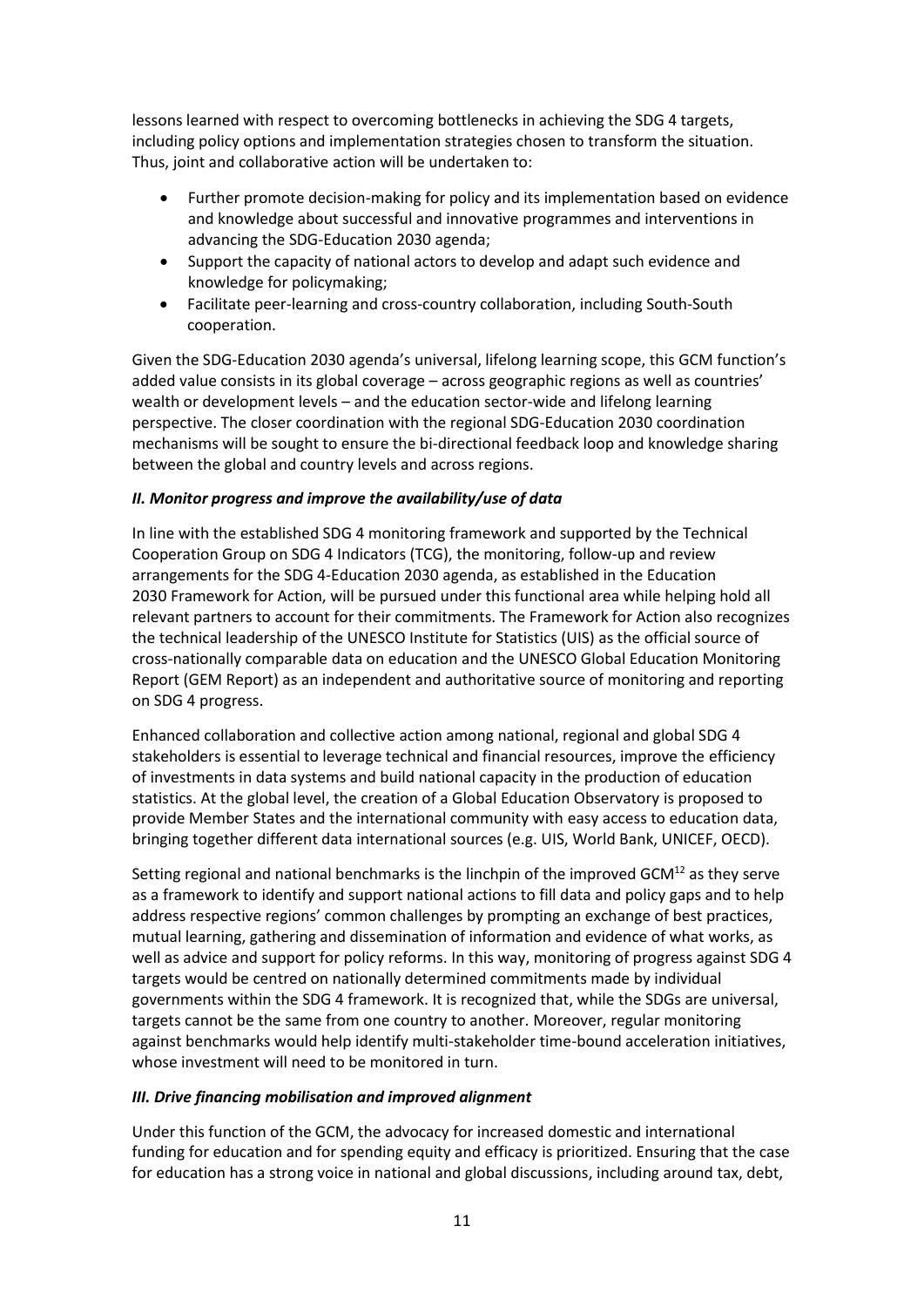austerity and wider macroeconomic policies, is critical, particularly when lower-income countries are facing increased fiscal pressure from high levels of public debt and competing spending needs compounded by the COVID-19 pandemic. This may include strengthening the capacity of education ministries to engage in strategic dialogue with finance ministries to ensure that the impact on education is considered in key public finance discussions. Moreover, reinforcing country capacity for stronger and more reliable data systems, analytical capabilities for translating data into evidence and strong dissemination capabilities are all critical. Such capacity support includes refining toolkits and learning resources to support policy makers in diagnosing major weaknesses in education financing systems and identifying ways to tackle them.

It is essential that development partners, including bilateral donors and multilateral agencies, coordinate and harmonize their support to governments, aligned with country-owned education plans, thus reinforcing the aid effectiveness principles. This should be complemented by efforts to support developing credible financing strategies underpinning national education plans; promoting and ensuring the necessary (international and domestic) financing uplift; ensuring that national priorities are identified based on evidence; and investing funds in low cost/high-effectiveness programmes that target the greatest needs. There is also the scope to leverage innovative financing tools to unlock additional funding for education and crowd in new funding and new partners.

This GCM function would require close links with relevant forums/platforms in the GCM, as well as focused engagement with individual governments, international and regional financial institutions, donor countries and innovative sources of financing. Action areas include tracking and reporting of metrics such as financing commitments, mobilisation and allocation of flows, fragmentation of international financing and sources of innovative finance. These should be linked to wider discussions on public finance covering revenue mobilisation, debt servicing and medium-term revenue strategies.

For international financing, GEF could serve as a platform for dialogue among development cooperation providers and facilitate agreement on joint actions and donor harmonisation, in support of the priorities agreed at the GEM. For domestic financing, discussion among a technical advisory group composed of representatives of finance and education ministries could become an integral part of the GCM agenda. It could support a periodic joint roundtable of ministers of education and finance as part of the GEM.

#### *A note on the link from data/monitoring to increased accountability*

Enhanced accountability was mentioned frequently during the review process as a highly desirable element of a strengthened GCM. It is also the most difficult global-level issue to address credibly and concretely. The phrase itself creates a risk of different interpretations and applicability. The usage here is that **each and every global education actor is held accountable for its own commitments and distinctive contributions to improving education outcomes**.

Two different dimensions of accountability are covered implicitly here. The first is **domestic accountability** by national governments (i.e. Member States of the United Nations) for the achievement of substantive progress and results against SDG 4 targets and indicators. The second is **global accountability** by international actors (e.g. international organizations, donor governments, non-governmental organizations, private sector) for their commitments made to support global education in general and various countries in particular.

Given the poor track record of attempts at mutual accountability, it is suggested that **peer-topeer approaches to accountability** may be a more promising avenue to pursue. This would apply, for example, to regional groupings of governments attempting to make domestic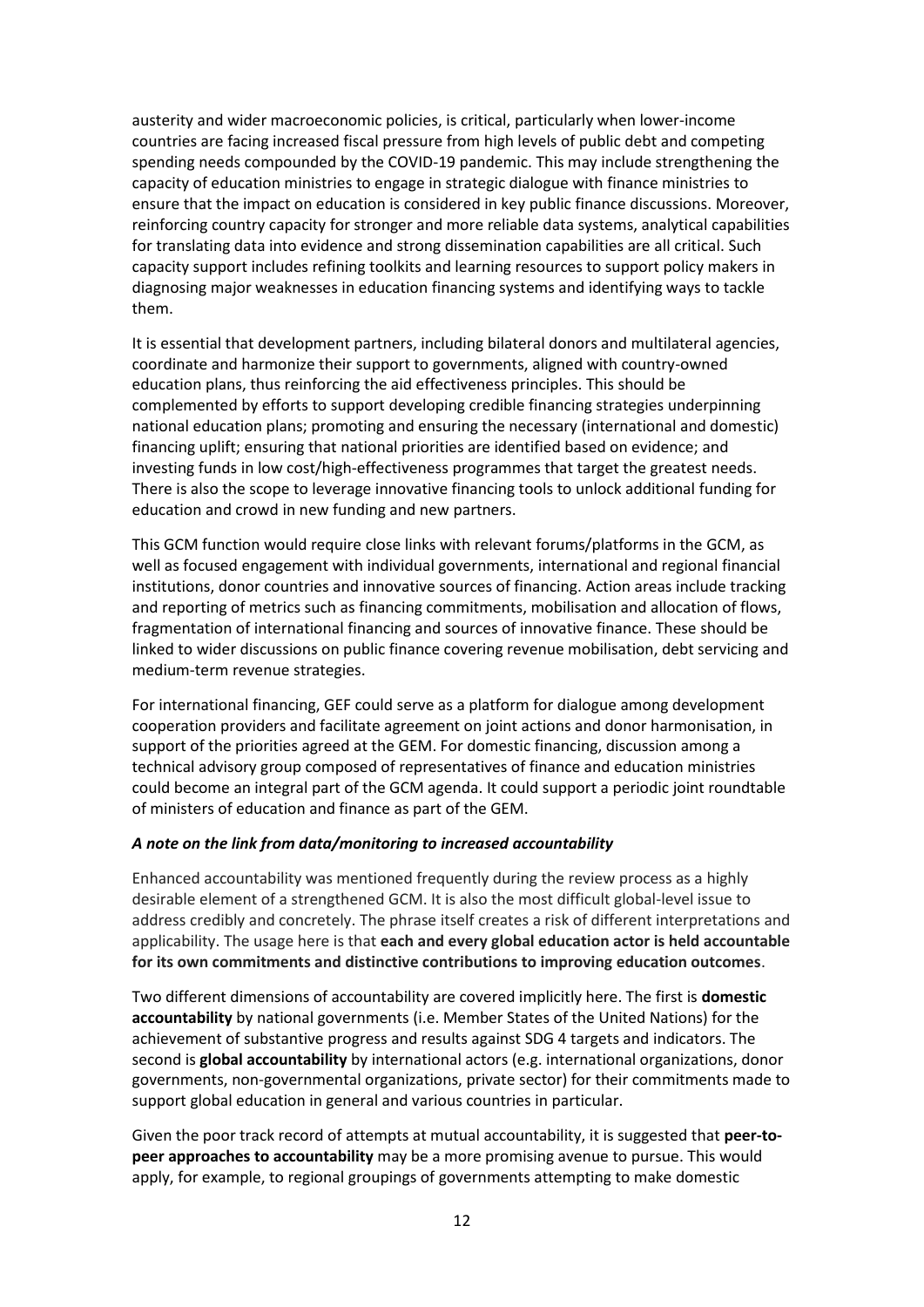progress on SDG 4, or to bilateral development cooperation providers attempting to make their contributions more relevant and effective.

Better data and improved monitoring may also provide a pathway to enhanced accountability through the GCM. However, while a lack of data and weakness of monitoring are clear impediments to stronger accountability for results, the foremost requirement is a top-level political/institutional commitment to accountability on the part of both national and international actors.

The ambition may be to move towards regular and systematic reporting by countries on SDG4 progress. The GCM at the regional and global levels could collate the reporting done at the country level and produce a progress score card. A similar approach could be applied to development agencies and international organizations with respect to their contributions to supporting country-level progress. While the primary accountabilities are, respectively, to domestic taxpayers and to governing boards, that would not prevent commitment to a score card process through the GCM.

**Whichever approach is taken, it is essential to be precise about** *who* **is accountable,** *for what***, and** *to whom* **as part of the GCM.** None of these have been adequately clear to date. Further work, as part of the process to improve the GCM ahead of the November 2021 GEM meeting, is needed to find an agreement on the form of a global or regional accountability mechanism that Member States would find acceptable and valuable. Consultations so far suggest a good deal of support in principle for greater accountability, but very limited inclination to translate this into a credible global mechanism.

### **5. Proposed institutional arrangements for an effective Global Cooperation Mechanism**

The consultations and Working Group discussions indicated a number of guiding principles for reform of the GCM institutional arrangements, as follows:

- A desire for the GCM structures to have the authority and capacity needed to deliver in practice on the mandates and functions that are agreed for them by the GEM;
- An intention that priorities established by the GEM and the SDG4 HLSC should guide the activities of all forums/platforms in the GCM;
- A strong preference that membership of the GCM structures should continue to be representative of the global education community;
- A broad agreement that the aim should be to strengthen or transform existing structures (notably the SDG-Education 2030 Steering Committee) rather than to create new ones;
- An expectation that the relationships among all the GCM forums/platforms (including the GEF and the MEP) should be clearly explained and agreed.

The central proposal is **to strengthen the current SDG-Education 2030 Steering Committee and to overhaul its support structures**. The new arrangements should be more visible and influential.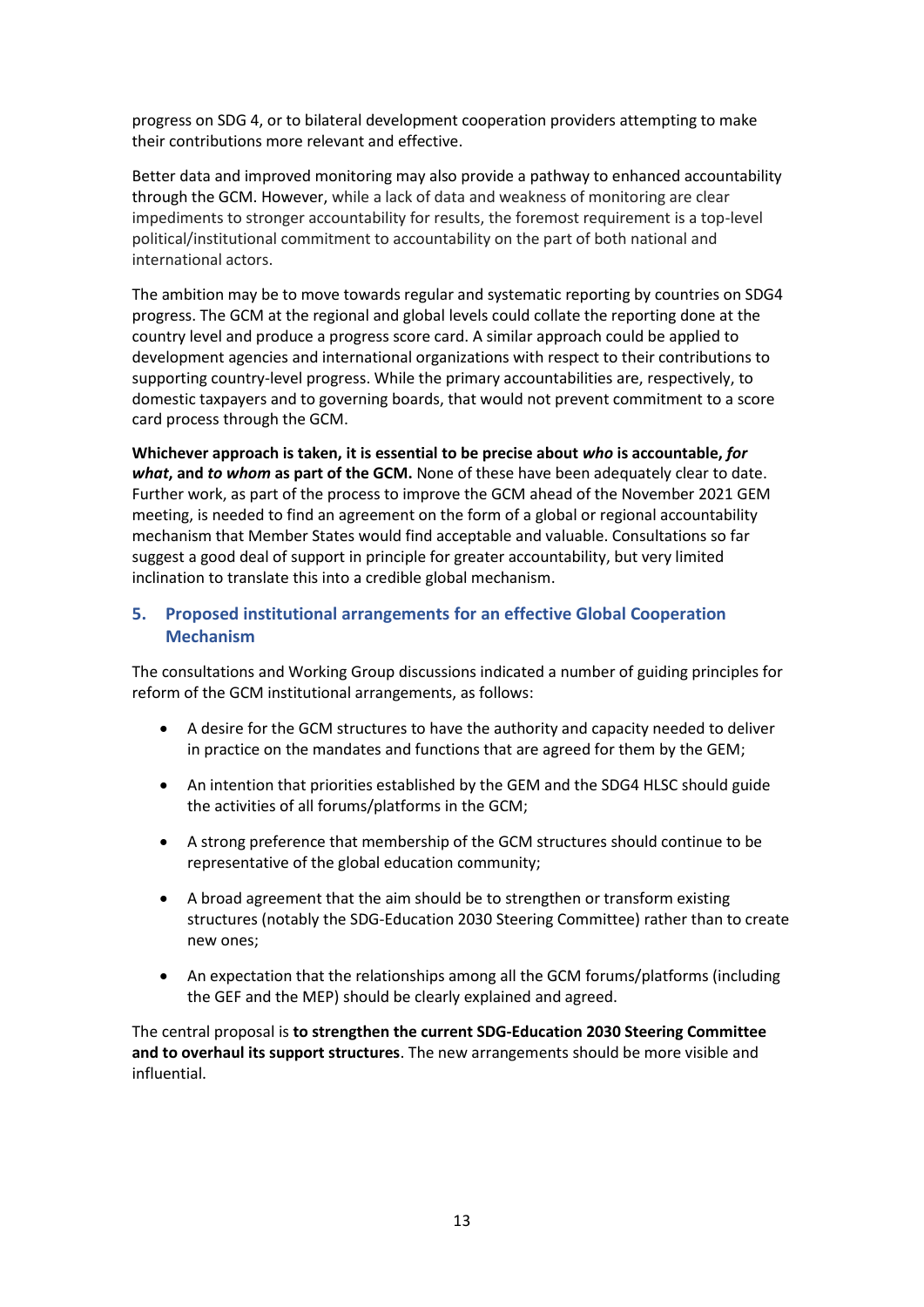

#### **Figure 2: Proposed structures and functions for the strengthened GCM**

#### **Source: Formulation by GCM Working Group**

Figure 2 illustrates the proposed basic structures – highlighting the proposed top-line mandate and functions (i.e. evidence-based policy leadership, monitoring and accountability and advocacy for financing), as well as the links to the GEM and the High-Level Political Forum (HLPF). Two institutional elements are envisaged as integral parts of an improved GCM:

- A strengthened and rebranded **SDG4 HLSC** to serve as the global education apex body, consisting of:
	- o *Leadership Group* at ministerial or head of agency level (or equivalent for other entities).
	- o *Sherpa Group* at a senior official level (or equivalent for other entities).
- A dedicated **Inter-Agency Secretariat** to support the SDG4 HLSC and potentially other GCM forums/platforms.

A more detailed presentation of the proposed configuration, mandates, responsibilities, memberships and working arrangements of the SDG4 HLSC and the Inter-Agency Secretariat is included in **Annex A**.

#### *SDG 4-Education 2030 High-Level Steering Committee*

Operating under the auspices of the Global Education Meeting, the SDG4 HLSC will provide political leadership on global education priorities and create stronger accountability incentives for accelerating progress toward SDG 4. It will help to strengthen accountability through highlevel advocacy and monitoring. It will be mandated by the GEM with the following principal responsibilities:

- Provide leadership on SDG4-Education 2030 policy issues and evidence;
- Monitor commitments and progress and drive improvements in data;
- Advocate for mobilisation and effective use of education financing: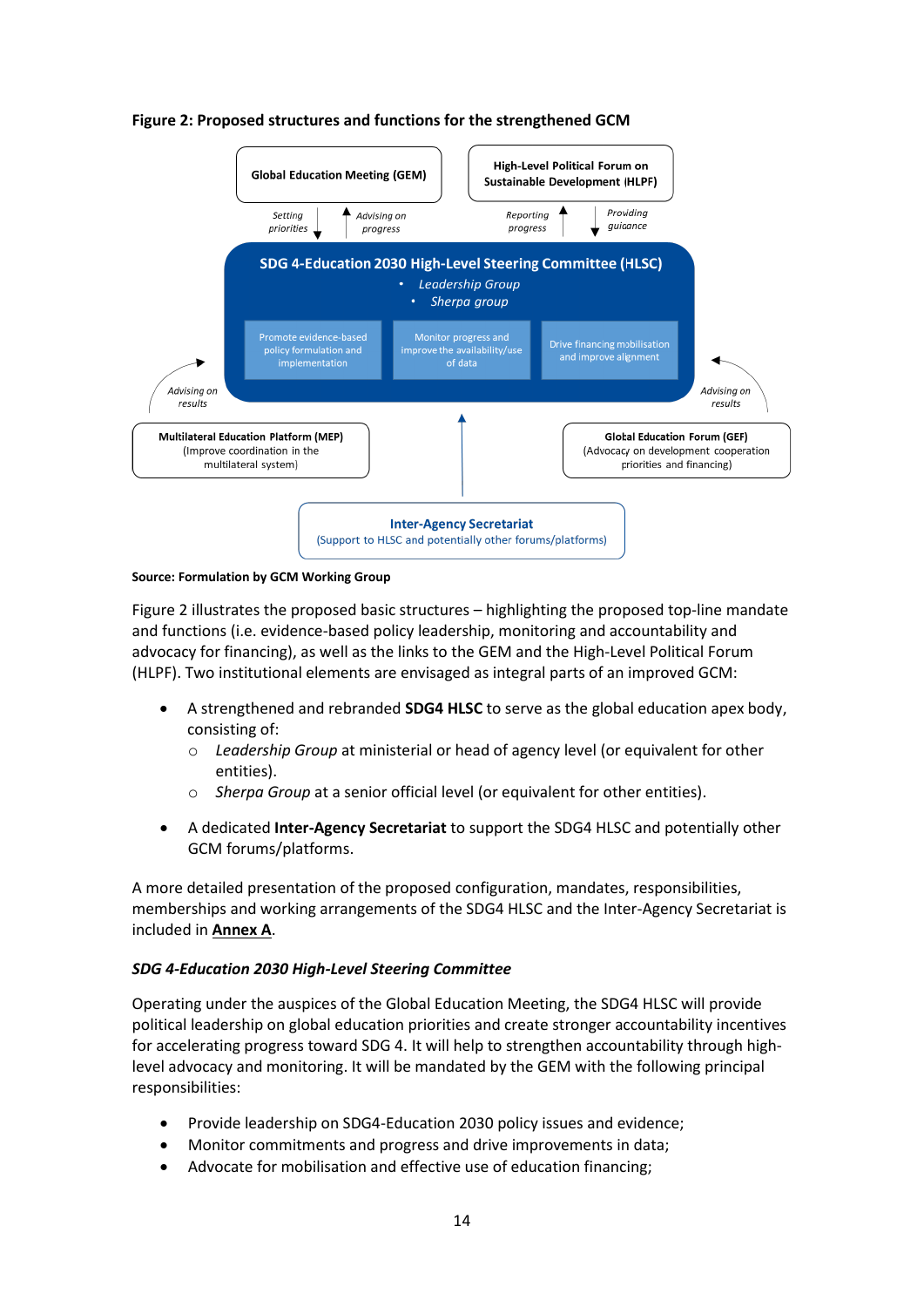• Empower and facilitate the work of the GEF and the MEP, within the GCM framework.

A *'*Leadership Group*'* of twenty-eight members, operating with a strong 'no delegation' policy, will comprise:

- Member States to be represented at the ministerial level;
- Regional intergovernmental organizations to be represented at the head of agency level;
- Multilateral organizations/banks/funds (GPE, OECD, UNICEF, World Bank) to be represented at head of agency level and with reference to membership of the MEP;
- Development cooperation agencies to be represented at the ministerial or head of agency level and with reference to membership of the GEF;
- Non-state actors (i.e. teaching community, civil society, youth/students, foundations, private sector) – to be represented by the top leadership (or equivalent);
- UNESCO (ex officio) to be represented by the Director-General.

The SDG4 HLSC will be co-chaired by the head of state or government of a Member State and by the Director-General of UNESCO.

Keeping the HLSC to a maximum size of twenty-eight members is considered an important factor for ensuring that the vision and objectives for the GCM reform, as determined by the 2020 GEM, can be achieved.

Representatives on the HLSC Leadership Group, especially through the Sherpa Group, will have a responsibility to consult actively with their relevant constituencies ahead of HLSC meetings and to provide feedback following these meetings.

The HLSC Leadership Group will be supported by a 'Sherpa Group' of twenty-eight senior technical representatives. These will meet at least quarterly. The Sherpa Group will have the following responsibilities:

- Identify opportunities for effective SDG4 HLSC action and impact;
- Carry out consultations among SDG4 HLSC constituencies;
- Facilitate inter-agency/multi-actor initiatives and activities related to the functions of the SDG4 HLSC:
	- o Promoting evidence-based policy formulation and implementation.
	- o Monitoring progress and improving the availability/use of data.
	- o Driving financing mobilisation and improved alignment.

To ensure the HLSC is an influential and effective body in the context of global efforts to accelerate progress toward SDG 4, specific decision-making authorities will be granted to the Leadership Group by the GEM. Decision-making powers will relate to the functional areas of the GCM. For example:

- The HLSC could decide which thematic priority areas and catalytic actions to recommend to the GEM for adoption;
- Based on reported national benchmarks, the HLSC could decide on advocacy strategies for follow up;
- The HLSC could decide which finance-related commitments to advocate and monitor.

Formal proposals will be developed consultatively following the July GEM as part of further work on the functional areas.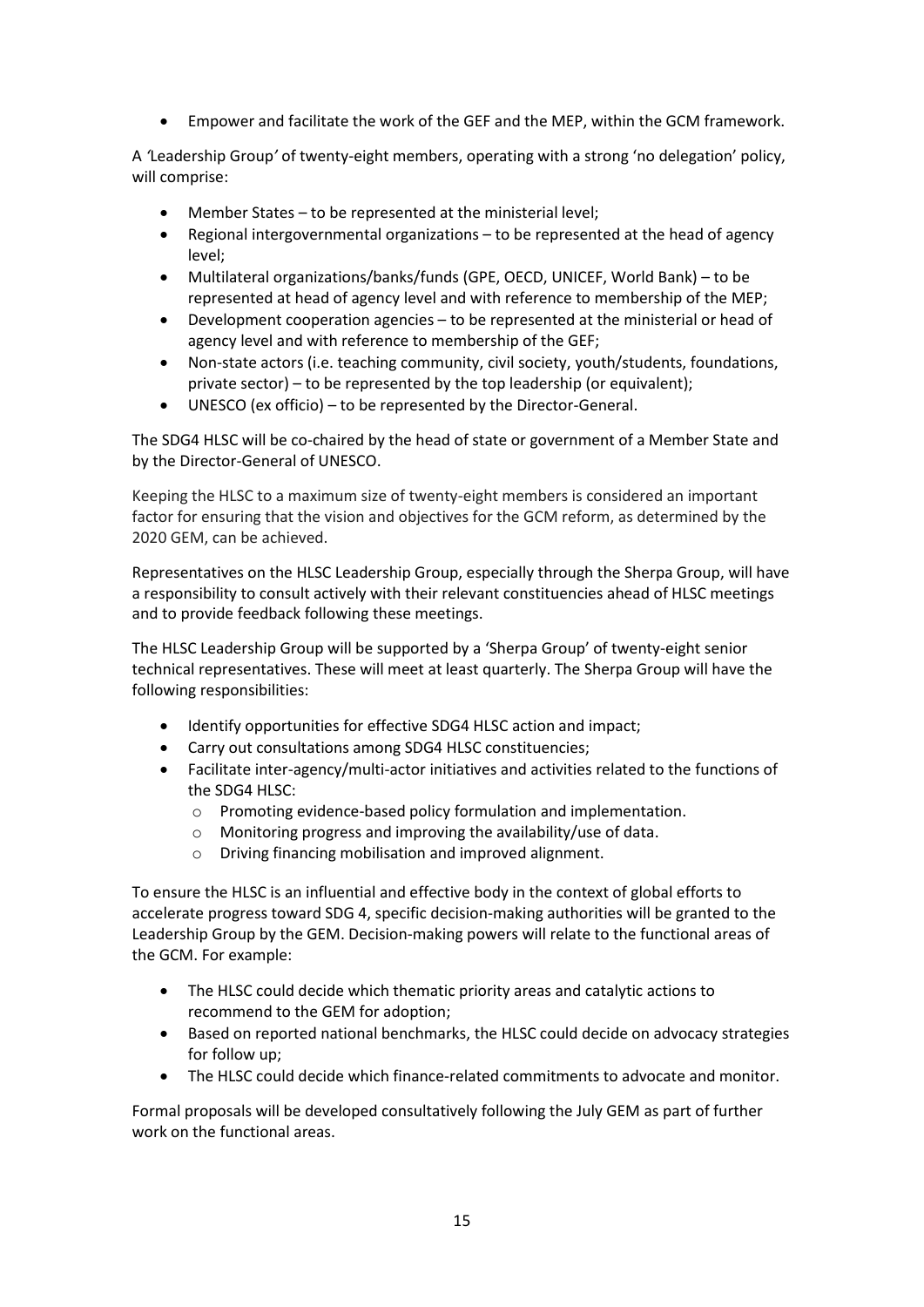#### *Inter-Agency Secretariat*

A small and agile Inter-Agency Secretariat will be responsible for initiating and supporting work across agencies on evidence and policy, data and monitoring and financing. Besides facilitating the functioning of the SDG4 HLSC, this support structure will carry out underpinning, or preparatory analytical and consultative work relevant to the GCM.

The Secretariat will be mandated by the HLSC with the following principal responsibilities:

- Support functions, activities and meetings of the SDG4 HLSC and other GCM bodies;
- Organize periodic GEM and SDG 4-Education 2030 side-events at the HLPF;
- Manage external communications and outreach for GCM bodies and forums;
- Maintain data, knowledge and reporting systems in line with the SDG4 HLSC mandate;
- Negotiate and resolve obstacles to better coordination, aggregation, monitoring and exchange among global stakeholders.

The Secretariat will be convened by UNESCO. Staff will be assigned or seconded from global education actors, subject to operational and funding considerations. Seconded staff could remain physically located in their respective organizations and countries.

#### *SDG4 HLSC relationship to other global forums/platforms and bodies*

The role and positioning of the SDG4 HLSC in the global education architecture is intended to provide an umbrella and an *enabling* impetus and to serve as a focal point for other global organizations or mechanisms. Experience from other sectors, such as health and climate, counsels against over-engineering these relationships and it suggests instead a focus on finding complementary and mutually reinforcing roles. There is also an efficiency question as the overlap in institutional membership of the various global mechanisms is high.

To ensure strong links to the UN Secretary-General, the SDG4 HLSC will continue to report to the HLPF on SDG 4-Education 2030 progress. An additional meeting with the presence of the UN Secretary-General, the UN Special Envoy for Global Education and the UN Secretary-General's Envoy on Youth will be convened back-to-back with the annual SDG4 HLSC meeting to share and receive feedback beyond education actors.

Noting their important roles in the global system and in order to ensure a close link to the UN Secretary-General's Office, the UN Special Envoy for Global Education and the UN Secretary-General's Envoy on Youth will have standing invitations to attend meetings of the HLSC Leadership Group. Further opportunities will also be sought for the HLSC to engage influentially across the UN system on education issues as part of the entire Agenda 2030 and to ensure the involvement of non-members of UNESCO that are active in education.

The Global Education Forum and the Multilateral Education Platform will each work under the auspices of the HLSC and they will provide updates on progress at the annual HLSC meetings. The GEF and MEP will be reviewed as part of the next phase of GCM reform (following the July GEM) to ensure coherence and avoid duplication. Any revisions needed regarding the purpose and membership of each forum/platform will be determined through consultations in the period between July and the November 2021 GEM.

Each of the multilateral organizations (e.g. World Bank, UNESCO, UNICEF, GPE, ECW and OECD) has its own governing body. The reform of the GCM does not interfere with these organization's arrangements. However, the overlap of multilateral mandates in global education and the overlap of membership on the governing bodies both suggest there is benefit in cross-sector dialogue through the GCM about how to strengthen and align the incentives for coordinated actions and accountability for results.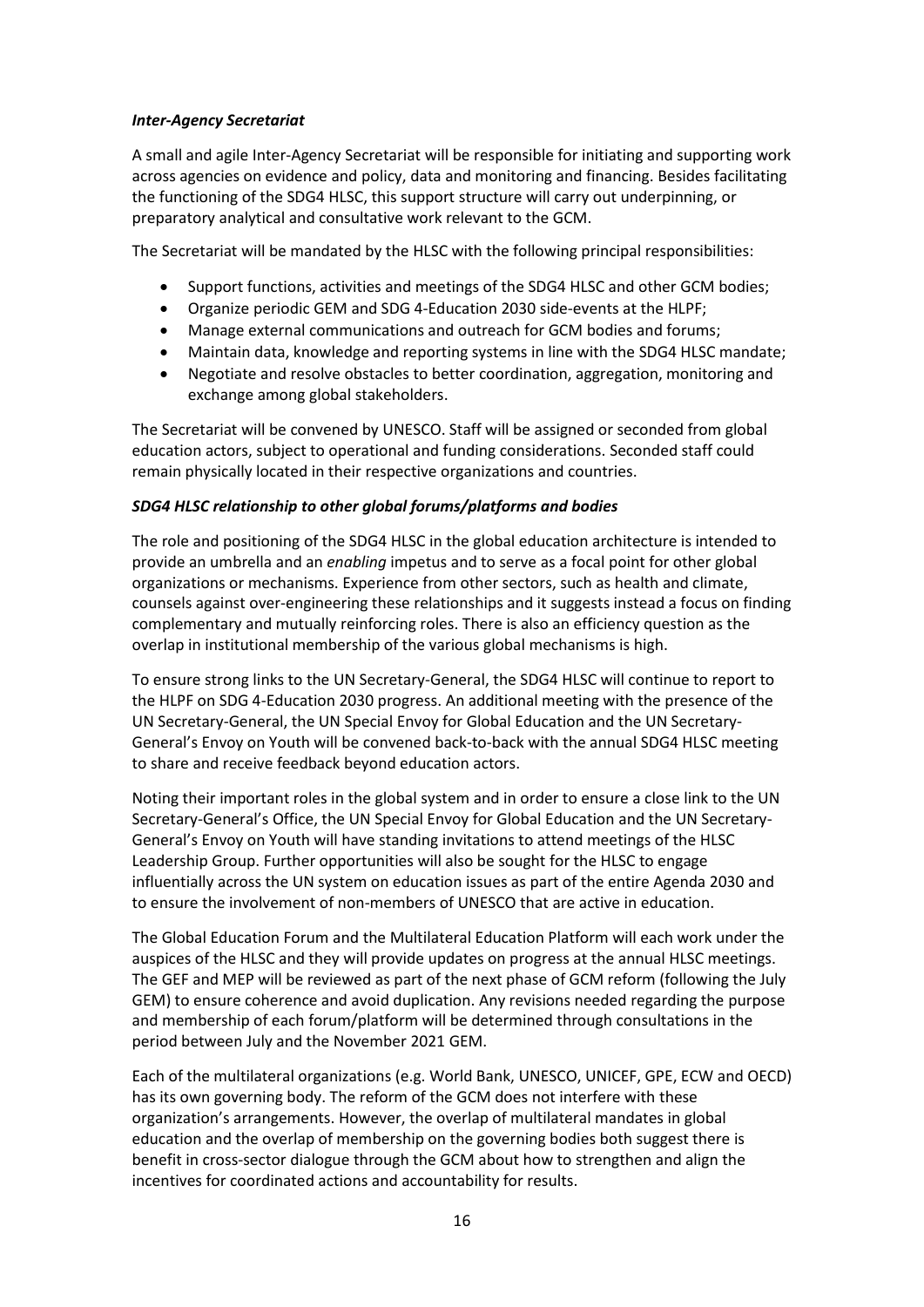## **6. The next steps**

Consultation and discourse about improving the GCM has highlighted the breadth and diversity of the global education community, as well as the complexity of existing global cooperation mechanisms. The analysis and proposals in this paper represent the first step in a global co-creation process towards an improved GCM. The process requires further steps at the regional and country levels to ensure its relevance and to make a meaningful difference. The proposed next phases of work are as follows:

#### **Phase 1: Extraordinary Session of the GEM (13 July 2021)**

- Adopt proposals for strengthening the GCM, covering:
	- o Purpose, coverage and functions of the GCM.
	- o Configuration, mandate, responsibilities, membership and working arrangements for the SDG4 HLSC and the Inter-Agency Secretariat.
- Initiate the process of constituency nominations for membership of the HLSC Leadership Group and request Member States to consult on the appointment of an inaugural co-chair.
- Reaffirm the seven SDG4-Education 2030 global indicators for benchmarking and the regional processes to set minimum regional benchmarks and invite Member States to submit national benchmarks on these indicators.
- Mandate UNESCO to lead the further development of the proposal with its Member States and partners on:
	- o Developing the functions of the GCM (evidence/policy, data/monitoring, financing) and considering the merits of an additional function (capacity development).
	- $\circ$  Developing the detailed operating arrangements for the SDG4 HLSC (including decision-making authorities, Sherpa Group responsibilities) and its Inter-Agency Secretariat (including responsibilities, structure, staffing and budget).
	- o Strengthening of global-regional-country links in the GCM.
	- $\circ$  Reviewing and potentially revising the functions and membership of the GEM and the MEP, as embedded parts of the GCM.

Strengthening global/regional accountability frameworks covering SDG 4 progress by Member States and contributions/support by international actors (including development cooperation providers and multilateral agencies).

#### **Phase 2: Establishment of the SDG4 HLSC and High-level Session of the GEM back-to-back with the UNESCO General Conference (November 2021)**

- Adopt proposals for further strengthening the GCM, covering:
	- o Detailed functions of the GCM.
	- $\circ$  Detailed operating arrangements for the HLSC and its Inter-Agency Secretariat.
	- o Strengthened global-regional-country links in the GCM.
	- o Strengthened global/regional accountability framework covering SDG 4 progress by Member States and contributions/support by international actors.
- Endorse revisions to the functions and membership of the GEF and the MEP, as part of the GCM.
- Mandate further work on:
	- o Proposing global thematic areas of the GCM based on country priorities within the scope of SDG 4-Education 2030 for proposed adoption at the next GEM.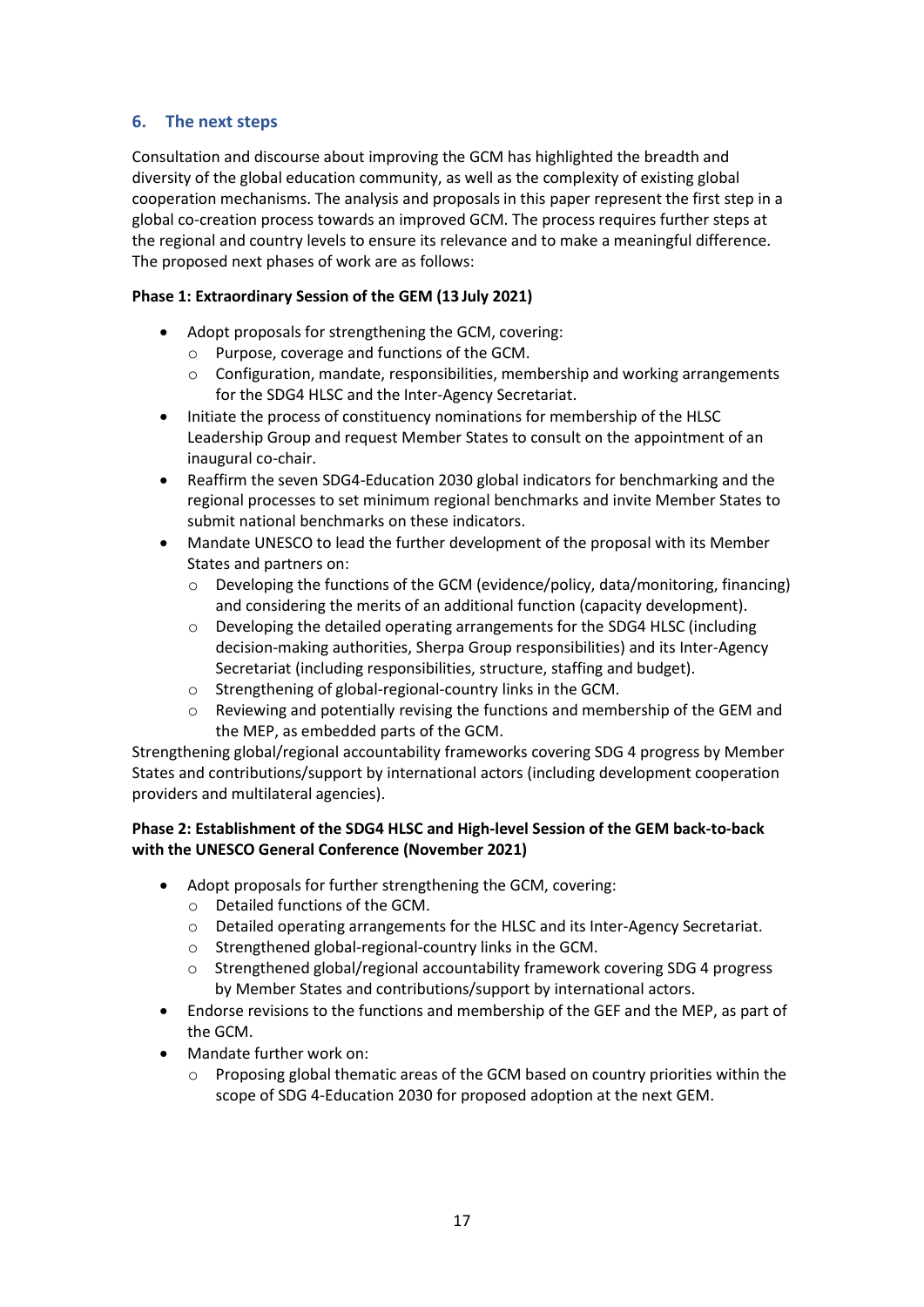### **Annex A: Configuration, mandates, responsibilities and membership for the GCM structures**

Proposals are set out below for the organization of the SDG 4 HLSC and the Inter-Agency Secretariat.

The configuration of these core GCM bodies will be as follows:

- **SDG4-Education 2030 High-Level Steering Committee** consisting of:
	- o *Leadership Group* at ministerial or head of agency level (or equivalent for other entities).
	- o *Sherpa Group* at senior official level (or equivalent for other entities).
- **SDG4 Inter-Agency Secretariat** (IAS) for the HLSC.

Revision of other elements of the GCM, notably the GEF and the MEP, will be considered once the GEM has provided endorsement for the overall GCM vision, purpose and configuration.

#### **A. SDG 4-Education 2030 High-Level Steering Committee**

#### *Mandate:*

To act as the **apex body for the SDG 4-Education 2030 Agenda,** comprising top-level leaders, with a mandate to drive and oversee the GCM. To **provide political leadership on global education priorities and create stronger accountability incentives for accelerating progress** toward SDG 4.

The apex body will operate under the auspices of the GEM as well as the UN High-Level Political Forum on Sustainable Development.

To ensure the HLSC is an influential and effective body in the context of global efforts to accelerate progress toward SDG 4, specific decision-making authorities will be granted to it by the GEM. Decision-making powers will relate to the functional areas of the GCM (i.e. promote evidence-based policy formulation and implementation; monitor progress and improve the availability/use of data; drive financing mobilisation and improved alignment).

#### Leadership Group

*Responsibilities:*

- Provide strategic guidance, review progress (drawing on the Global Education Monitoring Report) and make recommendations to the education community on priorities and catalytic actions to achieve the SDG4-Education 2030 Agenda;
- Provide leadership and direction for GCM functional areas intended to support and enable country-level progress;
- Encourage harmonisation and coordination of partner activities at international, regional and country levels;
- Mandate and empower the MEP to improve coordination in the multilateral system and provide a locus for updates on its agenda and results;
- Facilitate the work of the GEF as an arena for dialogue and advocacy on education financing and development cooperation issues, by providing guidance on areas of thematic priority and by receiving updates on results.

#### *Membership and working arrangements:*

• Co-chaired by the head of state, or government of a Member State and by the Director-General of UNESCO;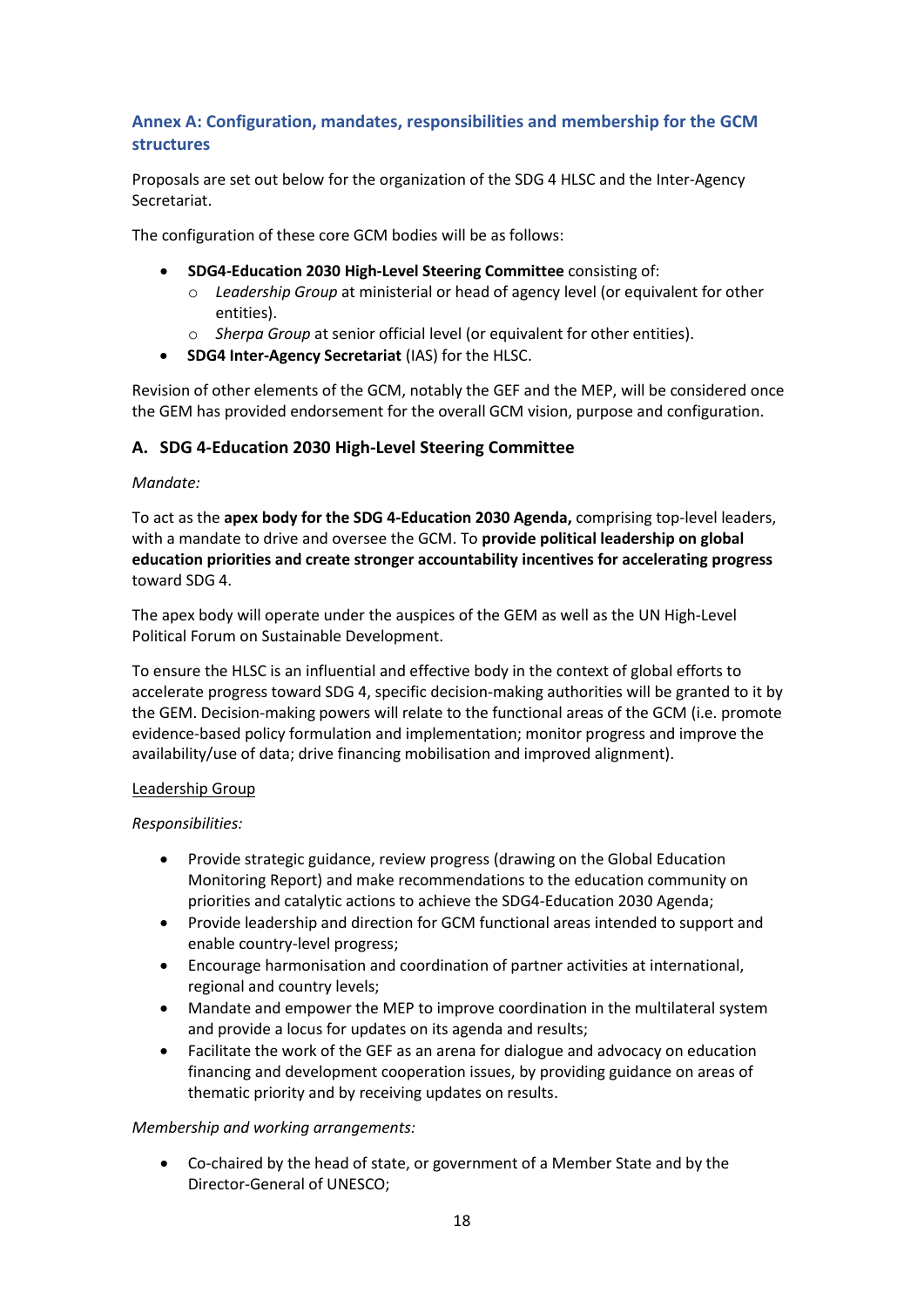- Twenty-eight members representing the following constituencies:
	- $\circ$  Two Member State representatives for each of the six regions to be represented at the ministerial level (twelve).
	- $\circ$  One representative of regional intergovernmental organizations for each of the six regions – to be represented at the head of agency level (six)
	- $\circ$  Four representatives from multilateral organizations/banks/funds (with close links maintained to the MEP); GPE, OECD, UNICEF and the World Bank – to be represented at the head of agency level (four).
	- $\circ$  One representative from a development cooperation (with close links maintained to the GEF) – to be represented at the ministerial, or head of agency level (one).
	- o One representative of civil society: CCNGO on Education 2030 to be represented at the top leadership level (one).
	- o One representative of teacher organizations: Education International to be represented at the top leadership level (one).
	- $\circ$  One representative of foundations and the private sector (shared seat) to be represented at the top leadership level (one).
	- o One representative of students and youth (one).
	- o UNESCO (*ex officio* member) to be represented by the Director-General (one).
- Reflecting their important global roles, the following individuals will have standing invitations to attend HLSC meetings:
	- o UN Special Envoy for Global Education.
	- o UN Secretary-General's Envoy on Youth.
- A 'no delegation' policy will apply to the Leadership Group in order to ensure and maintain the seniority of HLSC members;
- Unless stipulated otherwise, constituencies will operate on a self-governing principle for selecting Leadership Group members and there will be a rotation every two years;
- Sub-regional balance among MS representatives for each region will also be important;
- Best endeavours will be made to ensure gender balance among the HLSC membership;
- Each full member will be accompanied and supported by a senior level technical officer, who will collectively form a 'Sherpa group';
- Representatives on the HLSC Leadership Group, especially through the Sherpa Group, will have a responsibility to consult actively with their relevant constituencies ahead of HLSC meetings and to provide feedback following those meetings;
- Representatives of non-education stakeholders may be invited to attend meetings on an ad hoc basis in line with the GEM rolling priorities, with opportunities sought to ensure the involvement of non-members of UNESCO that are active in education.
- Annual meetings:
	- o Meets annually alongside another major international gathering (e.g. UNGA or UN HLPF), or more frequently if required.
	- o Additional meeting with the presence of the UN Secretary-General, the UN Special Envoy for Global Education, convened back-to-back on the same occasion, to share and receive feedback beyond education actors.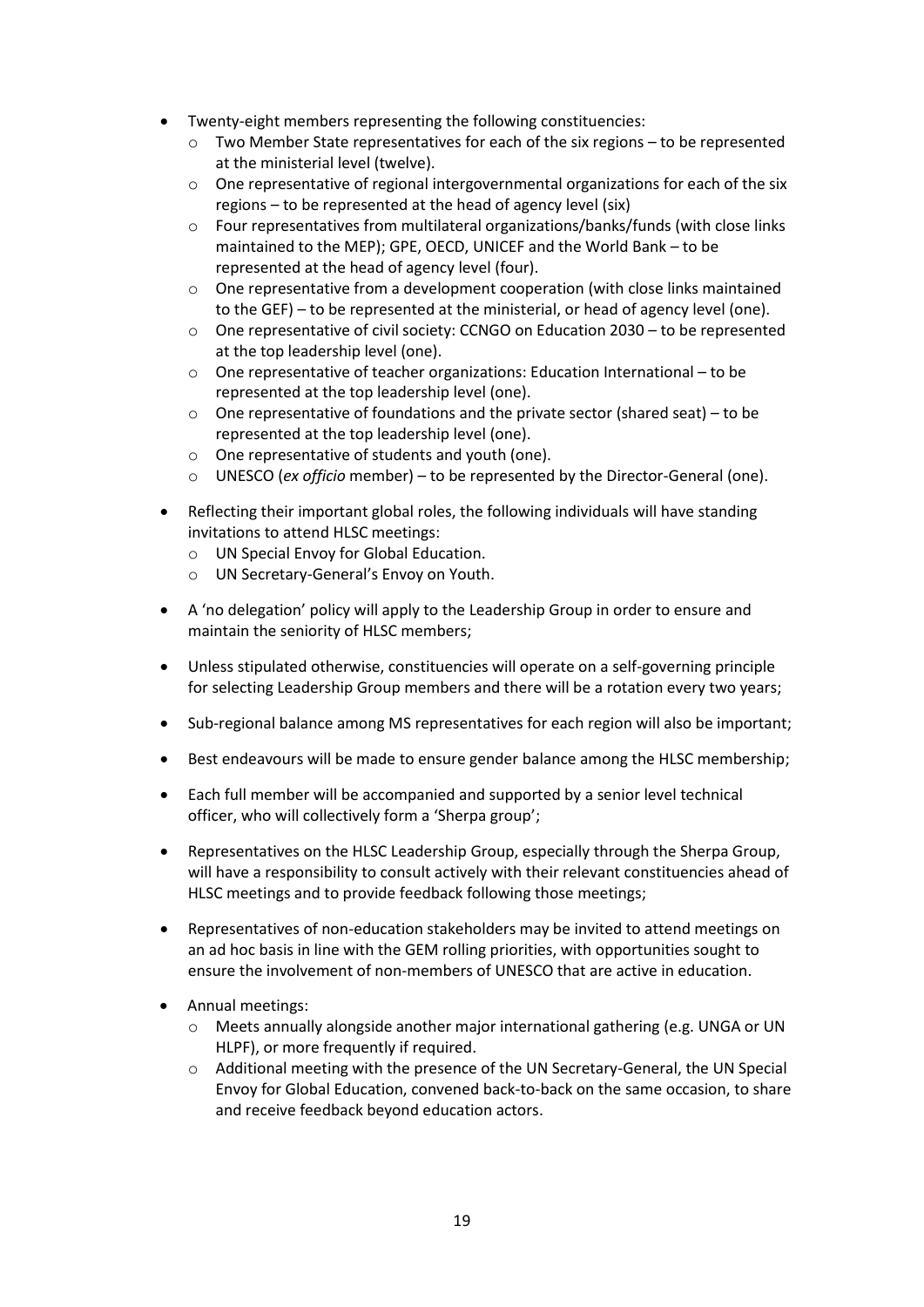#### Sherpa group

#### *Responsibilities:*

- Identify opportunities for effective HLSC actions and impact;
- Carry out consultations among HLSC constituencies;
- Facilitate inter-agency/multi-actor initiatives and activities related to the functional areas of the HLSC (i.e. evidence/policy, data/monitoring, financing);
- Provide substantial input and preparation to the agenda for HLSC meetings.

#### *Membership and working arrangements:*

- Twenty-eight members in total at the level of senior official/specialist (e.g. directorlevel) matching the institutional composition of the Leadership Group;
- Best endeavours will be made to ensure gender balance among the HLSC membership;
- Further work to develop the functional areas will be carried out after the 13 July GEM, at which point the potential need for additional participants in the Sherpa Group may be considered based on further work to develop the functional areas of the HLSC;
- Convenes at least quarterly and more frequently as required.

### **B. Inter-Agency Secretariat**

#### *Mandate:*

To enable effective actions of the **SDG4 HLSC** by **taking forward initiatives, addressing challenges and providing support** on technical and administrative issues.

#### *Responsibilities:*

- Support functions, meetings and other activities of the GEM, SDG4 HLSC and other GCM forums/platforms as designated by the GEM/HLSC;
- Troubleshoot obstacles to better coordination, aggregation, monitoring and exchange among global stakeholders;
- Provide specialist technical support to the Sherpa Group on the HLSC functional areas (i.e. promote evidence-based policy formulation and formulation; monitor progress and improve the availability/use of data; drive financing mobilisation and improved alignment):
- Organize periodic GEMs and Education 2030 side-events at the HLPF and support the preparation of a periodic HLSC report to the HLPF;
- Liaise with other relevant bodies involved in global education, including regional organizations;
- Manage external communications and outreach for the GCM bodies and forums;
- Maintain data, knowledge and reporting systems in line with the HLSC mandate.

#### *Membership and working arrangements:*

- Core team located at UNESCO headquarters in Paris with an expanded virtual team located in different organizations;
- Specialist staff either assigned or seconded from global education actors, with personnel costs covered by those organizations;
- Small cadre of fixed-term management and administrative staff (including a head of secretariat) based in UNESCO, with funding for personnel costs by Member States;
- Responsibilities, performance metrics and overall budget for the Secretariat to be approved every two years by the HLSC.